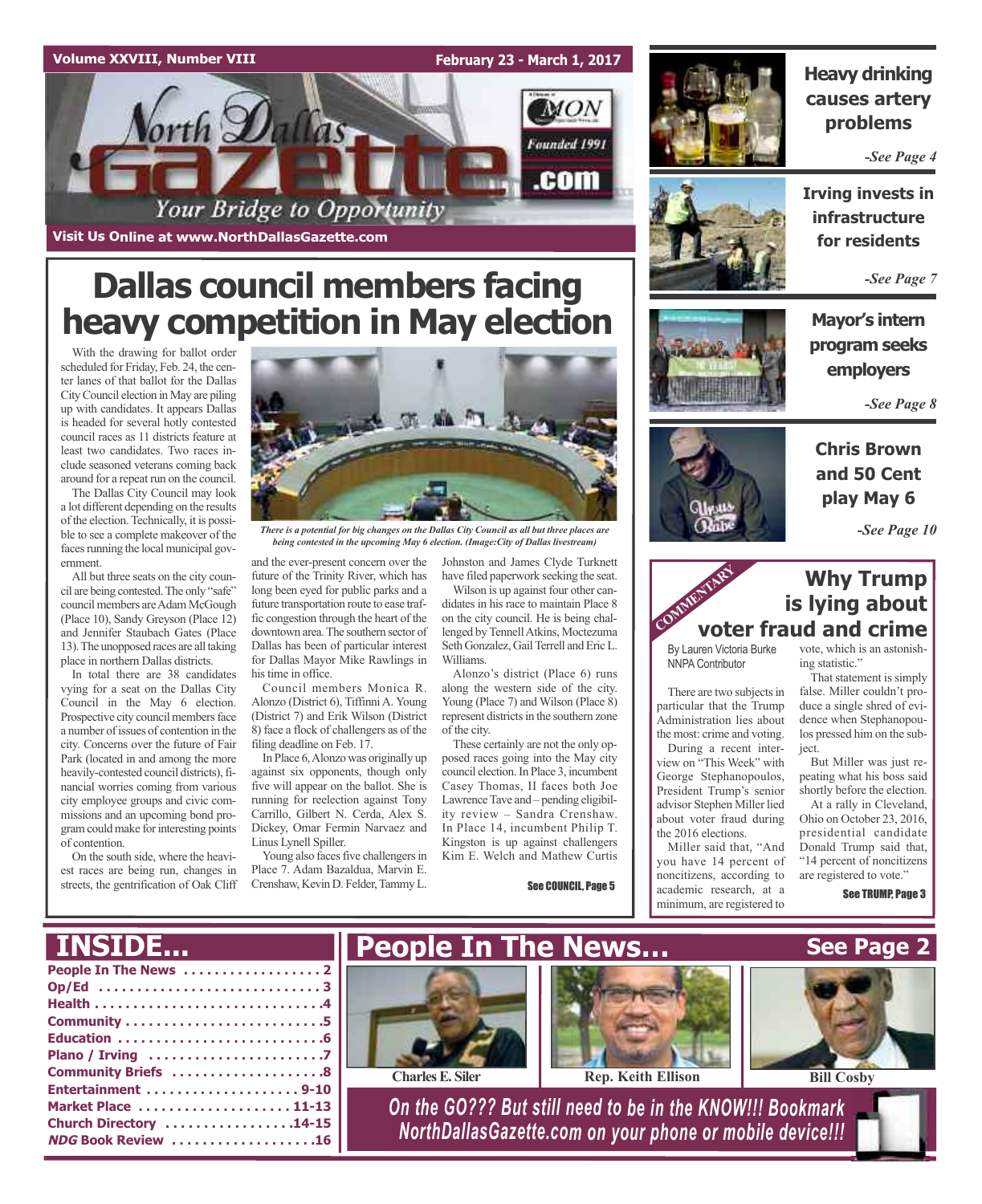#### **People in the News www.NorthDallasGazette.com**

### **Charles E. Siler**

The Carrollton Cartoonist Charles E. Siler is named after his father an uncle and grandmother. "I have a created middle name", he laughs, "My uncle Ernest and my Grandmother Adeline's names were combined to give me my middle name Ernestlin which I didn't get the correct spelling of until I got my driver's license after moving to Texas ... long story."

Siler is on his fourth or fifth career but has been a cartoonist since age 12 when he made \$5 for his first sale back in 1955.



Along the way he was an activist with high school classmates who picketed Louisiana's State Library in 1960 after being inspired by a mass demonstration in 1960. In the fall of 1961, as

### **Rep. Keith Ellison**

AUSTIN -- The Texas Coalition of Black Democrats (TCBD) announced their formal endorsement of Congressman Keith Ellison to lead the Democratic National Committee (DNC). "This endorsement follows statewide polling of our members and a vote by our members," says Gene Collins, TCBD president.

"With elections scheduled in Atlanta, GA this weekend, we felt it important to weigh in on who we believe will unite the Party and serve grassroots inter-



ests on a local level," Collins shares.

TCBD also made endorsements in each of the DNC races as follows:

• Michael Blake for Vice Chair

versity, he was one of 13 protesters that were jailed which lead to a 5000 person march on downtown Baton Rouge (his hometown). "The police heard us guys in the line singing back when the demonstrators began singing 'We Shall Overcome' and rioted, releasing tear gas and dogs on people who were peaceful. Of course, in those days, Black lives didn't matter ..."

a student at Southern Uni-

After being "kicked out" of Southern, he went to work for the NAACP running their voter registration and education office. The office was subject to harassment and tapped phones.

• Karen Carter Peterson for Vice Chair of Civic Engagement and Voter Partici-

• Stephanie Rawlings-

• Joyce Amico for Treas-

• Henry Munoz for Na-

"We hope the other voting members of the DNC will join us in our support of Rep. Keith Ellison as the next chair of the DNC and the slate of candidates TCBD has endorsed," adds

Blake for Secretary

tional Finance Chair

pation

urer

Collins.

Siler praises the support he received from NAACP officers Revs. Jelks, Walker and Dr. Dupuy Anderson, they were dedicated to the voter registration effort of the movement. "I didn't consider my efforts a success – but, I was 19 years old and had no plans to back off. I helped an 84 year old lady register to vote and that made up for everything." Returning to Southern

University, Siler gained an audience with his cartooning and a humor column dubbed "Chucklin' with Chuck" where, even then, he skewered politics and racism.

"I've always been a car-

with most of the candidates, forum presentations, and internal discussions. In late December TCBD conducted a statewide survey of black Democrats specifically for the DNC Chair's race. TCBD leadership and members concluded that the slate of candidates gives Democrats the best possible opportunity to organize and elect our candidates to state and local positions as well as national offices.

"It is critical that we create an environment in which the best leaders in our communities will, once again, feel good about serving our communities and vying for public office. We must work side by side with our youth and assure them that our Party is organized, transparent, and fair to all so that we may further the goals of our democratic cause of the undercurrent of

"Uncle Sugar called and I wound up in uniform and stayed in warm water be-

toonist and writer, regardless of whatever else I did though the early years of my life, were art and writing-

After college, he moved to California where he worked as a postal clerk while writing for local newspapers and doing his first professional stage design for the American Theater of Being. "For a few bucks and a chance to work with Frank Silvera (he was famous for conducting writer's workshop) I had the

centered."

time of my life."

platform," Collins explains. The DNC will vote in Atlanta during the Winter Meetings starting on Feb. 23.

Rep. Ellison has represented the Fifth Congressional District of Minnesota in the U.S. House of Representatives since taking office on January 4, 2007. The Fifth Congressional District racism that ran through the military. I wound up in Viet Nam – Brer Rabbit hit the briar patch moving at light speed. I wound up working out of the Qui Nhon information office working as a correspondent. I was the darkest person to hit the field with camera, sketchpad and notebook. I bought my first portable tape recorder. I also created a strip The Front Line that was still running when I returned home."

Returning to the states, Siler spent a few years at his alma mater, Southern, as Sports Information Director

#### See SILER, Page 7

is the most vibrant and diverse district in Minnesota with a rich history and traditions.The Fifth District includes the City of Minneapolis and the surrounding suburbs.

Rep. Ellison's philosophy is one of "generosity and inclusiveness." His roots as a community activist and his message of inclusivity through democratic participation resonates throughout the Fifth District. His priorities in Congress are: promoting peace, prosperity for working families, environmental sustainability, and civil and human rights.

### **Bill Cosby**

By Stacy M. Brown NNPA Contributor

Last week, a federal judge in Massachusetts struck down a defamation suit against Bill Cosby in a ruling that the legendary comedian's attorneys said reaffirms the fundamental right for him or anyone else to defend against public accusations.

"This is another in a line of recent developments, vindicating Mr. Cosby's right to defend himself in the face of an onslaught of unverified accusations," the lawyers said in a statement.

The case stems from the accusations of former actress Katherine McKee, who in an interview to the international press in December 2014, ac-



cused Cosby of attacking her in the mid-1970s.

When Cosby's lawyer tried to defend him by demanding a retraction of the story, McKee sued him for defamation, Cosby attorneys said.

The Massachusetts court ruling is among several dismissals granted in Cosby's favor.

In December, a federal appeals court announced a similar decision in the case of Hill vs. Cosby, affirming the dismissal of a very similar lawsuit.

The endorsements come after a series of interviews

Renita Hill of Pittsburgh, Pa., had alleged that Cosby drugged and molested her for years, starting when she was 16, when she worked with him on a children's TV show in the Steel City beginning in 1983.

Hill went public with her allegations in November 2014, after other accusers had already stepped forward.

She filed suit after Cosby's lawyers denied any wrongdoing and Hill argued that the star defamed her with his denials, particularly by suggesting she was lying and trying to extort him.

"These two decisions should also pave the way to the final dismissal of the remaining civil actions pending against Mr. Cosby including the appellate proceeding challenging a partial dismissal of the action brought by reality television personality Janice Dickinson," said Cosby's lead civil lawyer Angela C. Agrusa. "This is the correct outcome. This order, taken in conjunction with the recent decision in the Hill case, amount to a powerful statement of the law."

Agrusa continued: "It is paramount in a free society to be able to insist on one's innocence in the face of serious public accusations, and today's ruling reinforces that fundamental right"

Dickinson's suit began in 2015 when the former model sued Cosby, and then-lawyer

See COSBY, Page 6

\$69\* DIVORCE Criminal Defense Family Cases **• DWI / Suspended License • Divorce / Annulment • Child Support / Paternity • WARRANTS Removed ¥ • Custody Modification • 24 Hour Jail Release ¥ • Restraining Order • Occupational license, felonies • Protective Order • Protective Order • Name Change / Adoption • Misdeamenor/Felonies ¥ • Domestic Violence** the control of the control of the control of the control of the control of \_\_\_\_\_\_\_\_\_\_\_\_ Easy Payment Plans Law Offices Of Vincent Ndukwe 214-638-5930 *817-277-0196 (Metro)* 2730 N. Stemmons Frwy, Suite 409 • Dallas, TX 75207 **Not Ce rtified by the Te x a s Boa rd of Lega l Spe c ia l i za tion** ¥ If you qualify. \*Fees quoted above are minimum down payment needed to begin processing your case.

*2 | February 23 - March 1, 2017 | North Dallas Gazette*

*For the 411 in the community, go to www.northdallasgazette.com*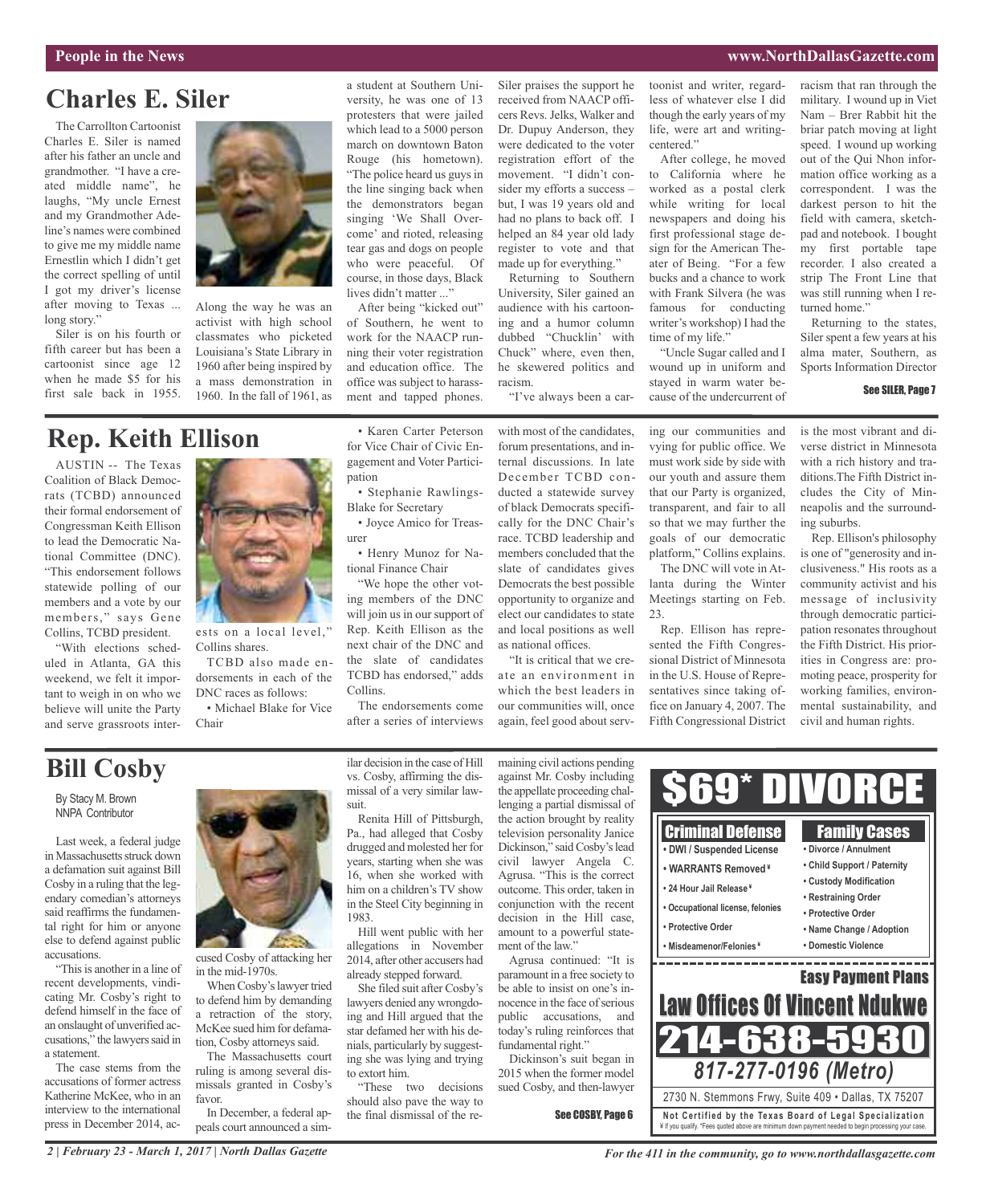#### **www.NorthDallasGazette.com Op-Ed**



*North Dallas Gazette assumes no responsibility for unsolicited material and reserves the right to edit and make appropriate revisions.*

#### *"Do what you say you are going to do ... when you say you are going to do it.*

**Publisher's Office:** publisher@northdallasgazette.com

### **Sales Department:**

marketing@northdallasgazette.com 972-509-9049

#### **Editorial Department:**

editor@northdallasgazette.com

#### **Online:**

www.NorthDallasGazette.com www.twitter.com/NDGEditor www.facebook.com/NorthDallasGazette www.pinterest.com/NDallasGazette www.instagram.com/NorthDallasGazette

### STAFF

**Chairman Emeritus** *Jim Bochum 1933 – 2009*

> **Religious/ Marketing Editor** *Shirley Demus Tarpley*

> > **Contributing Writers** *Jackie Hardy Terri Schlichenmeyer Nicole Scott Hope Oriabure-King David Wilfong*

**Editor** *Ruth Ferguson*

**Published By** *Minority Opportunity News, Inc.*

> **Web Master** *Todd Jones*

**Special Projects Manager** *Edward Dewayne "Preacher Boy"Gibson, Jr. James C. Allen*

**Community Marketing**

*Nina Garcia Nadina Davis Betheny M. Sargent*

#### **Advisory Board:**

*John Dudley Myrtle Hightower Fred Moses Annie Dickson Cecil Starks Willie Wattley Coty Rodriguez-Anderson B. J. Williams Denise Upchurch Barbara Simpkins, ADVISORY BOARD SECRETARY*

**Advisory Board Committees:** *Public Relations Planning and Implementation*

**Production** *Margaret Freelon David Wilfong*

Cecil Starks, CHAIRPERSON *Business Growth Referral* John Dudley, CHAIRPERSON

*Program Policy Development* Annie Dickson, CHAIRPER

*Quality Assurance* Myrtle Hightower, CHAIRPERSON Coty Rodriguez

**Trump and Black Caucus planning first meeting**

> has reached out in an appropriate manner to request a meeting with the caucus, I am now in discussions with them about setting one up," Congressional Black Caucus Chairman, Rep. Cedric Richmond (D-La.) said in a statement after the press conference concluded. During an interview on MSNBC on February 17, Rep. Hakeem Jeffries (D-N.Y.) said that, "Steve Bannon cannot be in the room," when the CBC meets with President Trump. "He's a

stone cold racist.'

Bannon is currently the president's chief strategist and served as a high-ranking executive at Breitbart News, an online publication known for trafficking in right-wing, alternative news

See MEET, Page 11

By Lauren Victoria Burke NNPA Contributor

Following a bizarre exchange with American Urban Radio Networks White House Correspondent April Ryan, the Congressional Black Caucus is in talks with President Donald Trump to set up a meeting.

Trump asked, Ryan, a veteran Black journalist, if she could set up a meeting with him and the CBC, as if Ryan was an employee of the White House or a special assistant to the CBC. Ryan responded by saying, "I'm a journalist."

The confusing exchange was one of several moments at an unscheduled press conference Trump held at the White House on February 16.

"Since the White House

### **TRUMP,** continued from Page <sup>1</sup>

President Trump entered office lying about voter fraud and threatening an investigation. Civil rights leaders have called for an investigation of voter suppression during the 2016 presidential election. More recently, the lying crossed over into the topic of an increased "crime wave" that doesn't exist. Now, the lies about a vast American crime wave and record-levels of illegal voting seem to be coming together.

On January 23, during a meeting with members of Congress and the White House, President Trump lied about voting again. Trump and his 31 year-old aide Stephen Miller, who was sent out on all the Sunday morning talk shows on February 12, appear to be lying for two reasons. First, Trump can't come to terms with the fact that Hillary Clinton received almost three million more votes than he did, and second, the Trump Administration would appear to be laying the groundwork to justify a new law that would make it harder for people to vote, particularly minorities. Trump's Attorney Gen-

eral, former Alabama Sena-

tor Jeff Sessions had a history of prosecuting African Americans, who were registering too many other AfricanAmericansto vote as an Assistant U.S. Attorney. Having provided no explanation or apology for his past prosecutions, particularly that of the late Albert Turner Sr., there's no reason to believe that Sessions won't pick up where he left off in Alabama in the 1970s.

Even though, Sessions' past statements and actions as a prosecutor in Alabama are clear, the public perception of Sessions the man is mixed.

Turner's son, Albert Turner, Jr., issued a statement endorsing Sessions that said, "I believe that he is someone with whom I, and others in the civil rights community can work if given the opportunity."

Still, American history of the disenfranchisement of African American (and other minority) voters is also clear. In the late 1800s, it was a poll tax, literacy tests and other requirements that Black voters were unlikely to meet. Today it's voter ID, closing polling places, cutting Sunday voting and purg-

## **NDG Readers Sound Off**

#### **Arlington woman receives key to the city in Corpus Christi**

*Editor's Note: The reader is referring to Dr. Linda Amerson's honor last year.*

Alopecia is such a difficult and emotional disease to deal with. I praise Dr. Amerson for all of her hard work and dedication to the cause.

*- Adrienne via North-DallasGazette.com*

#### **Win Tickets to North Texas Irish Festival**

I'm excited for the Irish Stew bread bowls! Last year a guy asked me out to the Irish Festival and we started our day eating his

favorite thing, the stew. Now we are planning our future and getting engaged! I can't wait to relive that first date moment this year.

*- Via @Dfw\_explorer to @NorthDallasGazette (Instagram Profile)*

#### **GOP votes to silence Sen. Warren for attacks on AG nominee Sessions**

Freedom of speech. It would be helpful for the GOP to read the Constitution.

*- Via @CamGreer11 to @NDGEditor (Twitter Profile)*

**To share your opinion visit NorthDallasGazette.com**

ing voting rolls.

The continued strategy used by present day Republicans is still the "Southern Strategy" — they've just added Hispanics to the list of targets. The Immigration Customs Enforcement (ICE) raids started only two days after Attorney General Sessions was sworn-in.

"The crackdown on illegal criminals is merely the keeping of my campaign promise. Gang members, drug dealers & others are being removed!" Trump tweeted on February 12.

Trump tweeted about his "crackdown on illegal criminals" a day after El Paso ICE spokeswoman in El Paso Leticia Zamarripa stated that, "ICE regularly conducts targeted enforcement operations during which additional resources and personnel are dedicated to apprehending deportable foreign nationals."

Many immigrant rights advocates knew the raids were not routine before anyone communicated anything.

"The President is lying when he says deporting immigrants is about fighting crime," wrote Rep. Luis Gutierrez on February 10. "The President wants to show off and it appears he

has unleashed the Department of Homeland Security to kick-out large numbers of immigrants and anyone they encounter, without much oversight, review or due process.

Gutierrez, who represents parts of Chicago, continued: "There is very little official information on what appears to be a new Trump deportation initiative. Homeland Security is deporting moms ... under the smoke screen of criminal or anti-terror actions."

Republicans have lost the popular vote over two presidential elections since 2000. The demographics in the country are becoming more Black and Brown and researchers estimate that the share of White voters will fall a few percentage points every four years.

Trump, Stephen Miller and many others in the Republican Party are well aware of the math.

*Lauren Victoria Burke is a political analyst who speaks on politics and African American leadership. She is also a frequent contributor to the NNPA Newswire and BlackPressUSA.com. Connect with Lauren by email at LBurke007@gmail.com and on Twitter at @LVBurke.*

*The North Dallas Gazette, formerly Minority Opportunity News, was founded in July 1991, by Mr.Jim Bochum and Mr.Thurman R. Jones. North Dallas Gazette is a wholly owned subsidairy of Minority Opportunity News, Inc.*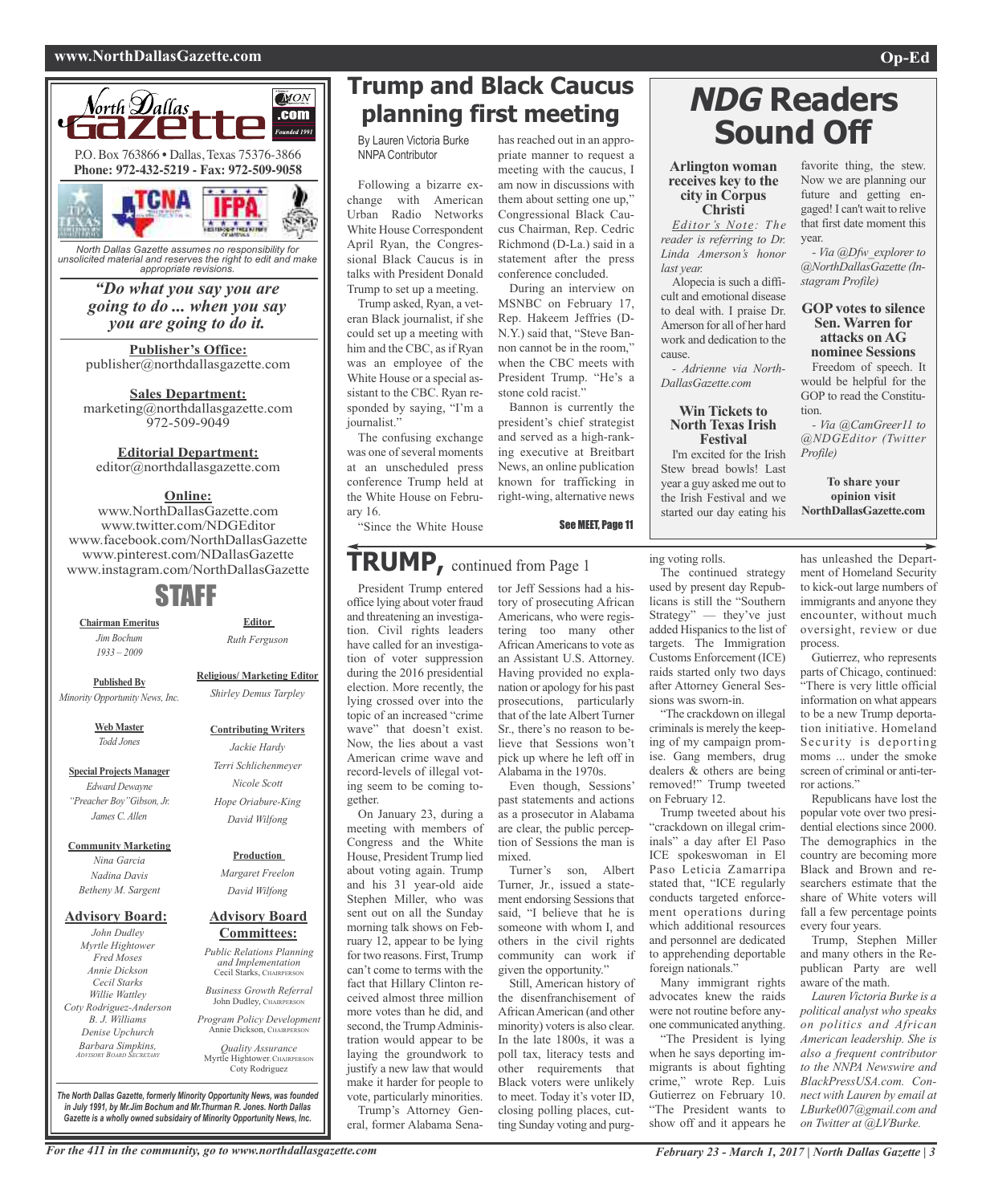#### **Health www.NorthDallasGazette.com**

## **Free Cedar Valley College Health Fair on March 23**

Cedar Valley College invites the community to attend its annual Health Fair from 10 a.m.-1 p.m. Thursday, March 23 at its Lancaster campus, 3030 N. Dallas Avenue. The following providers have been confirmed for free services:

• Vision Screening for children and adults (Duncanville Eye Associates)

• HIV Testing (AIDS Arms)

• Women's Health for Pregnancy Testing, Pregnancy Sonograms, limited STD testing mobile unit (Sonograms on Site)

• Blood Pressure and Pulse Check and Body Composition (Crescent Medical Center of Lancaster)

• Spinal Screening (Comfort Rehab and CTC Chiropractic)

• Expired Medication Disposal (CVC Police Department)

The activities will take place mainly in the upper levels of the A, B and C buildings on campus. Attendees can park in the S1 or S2 parking lots, which are the closest to the A Building entrance which is past the flagpoles.

### **Heavy drinking may age arteries over time**

Heavy alcohol drinking habits over the years may prematurely age arteries, especially in men, putting them at an increased risk for heart disease, according to new research in Journal of the American Heart Association, the Open Access Journal of the American Heart Association/American Stroke Association.

Drinking too much, can affect the elasticity of the arterial walls (arterial stiffness) and prematurely age the arteries, interfering with blood flow.

Moreover, researchers found that male former drinkers were at risk for accelerated rates of arterial stiffness compared with moderate drinkers who were



*Heavy drinking for years has consequences on your health. (Image: American Heart Assn.)*

in early old age. This obser-moderate alcohol consumpvation was not found in females, although the study of 3,869 participants was 73 percent male.

The findings, which looked at alcohol drinking habits over a 25-year period, support previous research on

tion and its association with reduced risk for cardiovascular disease. The question is how much alcohol is too much and at what point does alcohol start to cause damage to the arteries?

Participants ranged in age

at the initial alcohol assessment from their 30s to their 50s, with statistical adjustment made for age (amongst other characteristics) in the study's analyses, and anyone with a history of heart disease were excluded from the study. Few of the participants were current smokers, however 68 percent of the men and 74 percent of women failed to meet recommended weekly exercise guidelines. Among both men and women, one in 10 had Type 2 diabetes. Men were more likely to be heavy drinkers compared with women; however, there were twice as many stable nondrinkers and former

#### See DRINK, Page 12







Switcher Instant Rebater For mind time at associations point of some one of 1.0 7400 A. oct in costing unrest to filter & recovering the cost in a cost of the cost in a section of a control of the Visit Alexander Internal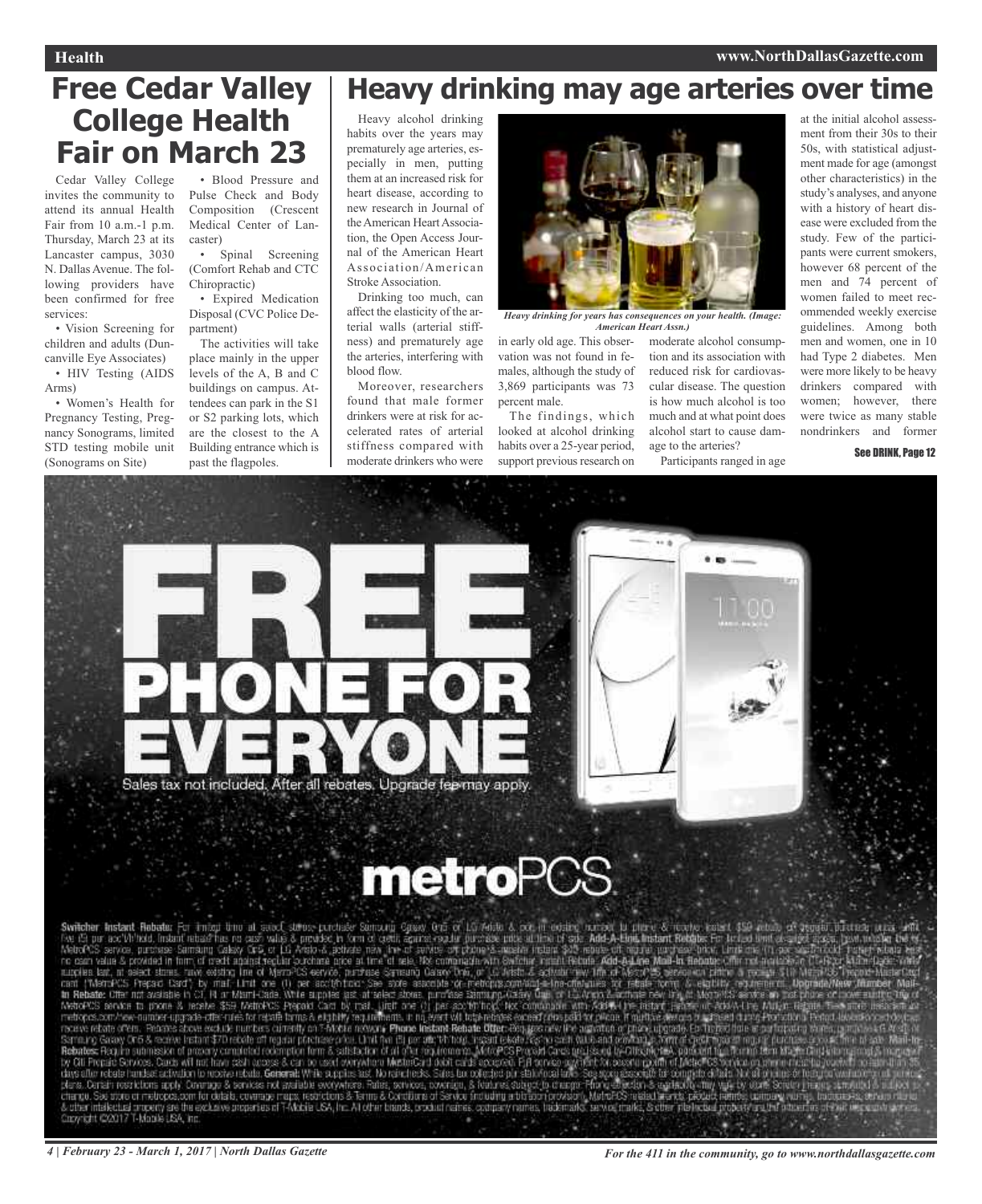#### **www.NorthDallasGazette.com**

#### **Community News**

### **Minority blood donors needed for blood drive at Remington College**

Blood; it's all red but it's not all the same. That's why Remington College Dallas Campus is holding a 3 Lives Blood Drive and highlighting the need for minority blood donors.

The event will be held on Wednesday, March 22 from 8 a.m. until 2 p.m. and then from 5-8:45 p.m. at the Remington College Dallas Campus. The blood drive is being held in conjunction with Carter Blood Care.

Remington College created the 3 Lives campaign to recruit new minority blood donors and raise awareness of blood disorders. Minority donors - particularly African American donors - are in high demand because they provide blood with unique antigens that are vital for patients with sickle cell disease and other blood disorders.

According to the Sickle Cell Disease Association of



America, more than 2.5 million people carry the sickle cell trait in the U.S. mostly African Americans. 80,000 people in the U.S. have sickle cell disease, and 1,000 babies are born with sickle cell each year.

Nationally, Remington College has collected more than 13,900 pints of blood through its 3 Lives Blood Drives. And since 1 pint of blood can save 3 lives, that's enough blood to save more than 41,000 lives.

While the focus of 3 Lives is to increase the number of minority blood donors, everyone is encouraged to give blood at the event. Donors must be 17 years of age or older and

### **COUNCIL,** continued from Page <sup>1</sup>

#### Wood.

In Place 1, incumbent Scott Griggs will be running against Stephen L. Winn. In Place 2 incumbent Adam Medrano faces Brian F. Ostrander. In Place 4 incumbent Carolyn King Arnold is being challenged by Dwaine R. Caraway. In Place 9 incumbent Mark Clayton is being challenged by Arthur L. Adams, Jr. Finally, in Place 11, incumbent Lee M. Kleinman will run against Mary Candace Evans.

Two former Dallas council members are seeking to make a return to city government. TennellAtkins and DwaineR. Caraway are both heavy campaigners who can be expected to make a strong run for their seats.Caraway is going headto-head with Carolyn King Arnold, a city council candidate he has supported in the past. Atkins is challenging Deputy Mayor Pro Tem Wilson in the crowded five-candidate race taking place for District 8.

While certainly, the more heavily contested, the Dallas City Council is not the only local governing body coming up for election. The Dallas In-

dependent School District Board ofTrustees will also be going through an election process as well.

In the Dallas ISD school board election there are three seats up for vote, with two of them being opposed. Miguel Solis is running unopposed for District 8. Incumbent Joyce Foreman is facing a challenge from Phelesha Hamilton, and in District 2, incumbent Dustin Marshall is being challenged by Lori Kirkpatrick and Richard Young.

One of the top issues facing potential candidates in the school board election could be the school board's recent failure to go to the citizens with a vote for a 13-cent tax hike. The revenues were sought by school administration for the expansion of existing successful programs in under-performing schools and PreK programs. After the board decided not to move forward with the election, a new school board president was immediately voted in.

Along with the city, the Dallas ISD board elections will be held on May 6.

weigh a minimum of 110 pounds. All the blood collected will go to local hos-

pitals and medical centers to help people in the Metroplex.

1800 Eastgate Drive in Gar-

Remington College-Dal-land. For more on the 3 las Campus is located at Lives program, visit www.3Lives.com.



*February 23 - March 1, 2017 | North Dallas Gazette | 5*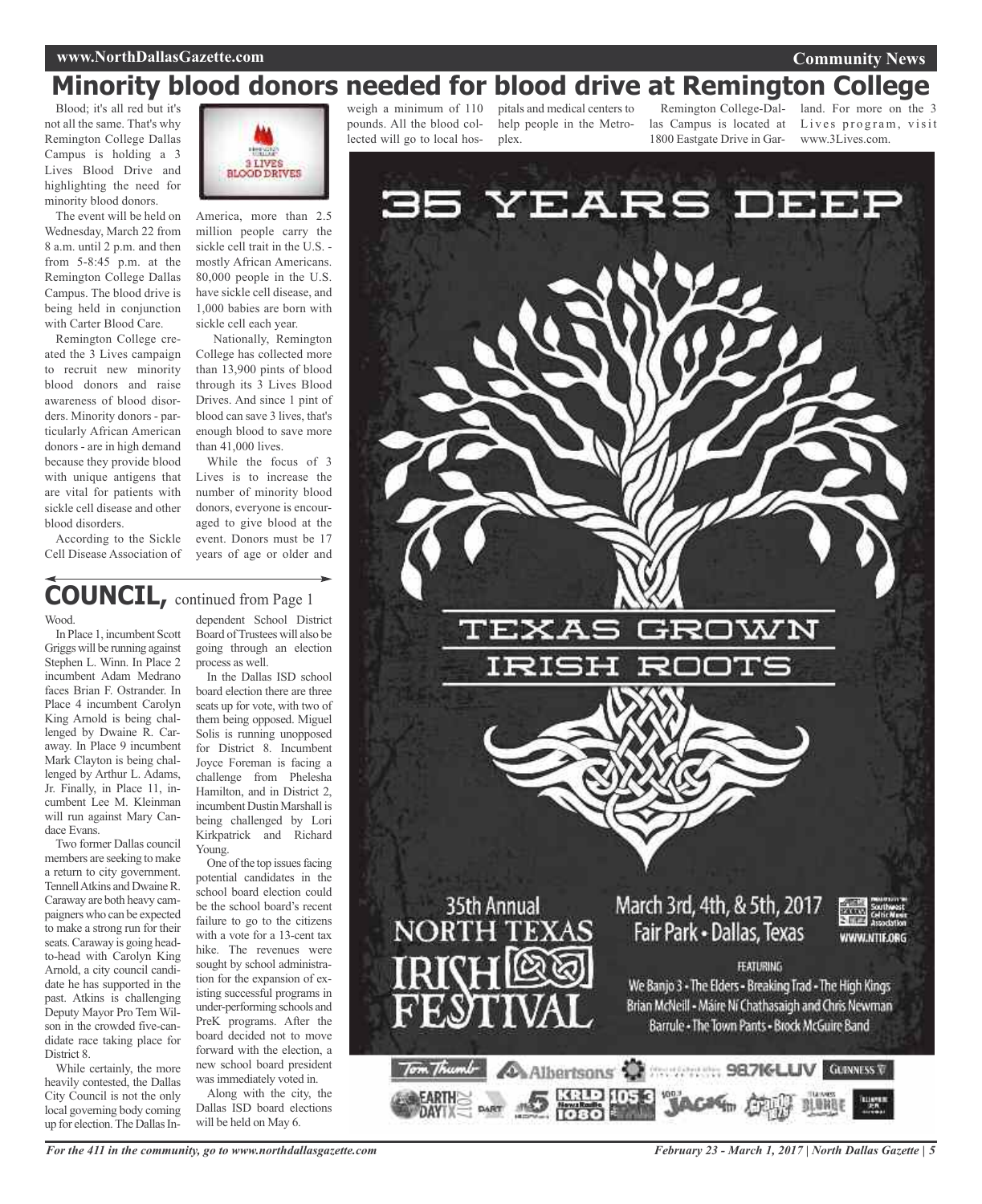## **Garland ISD's 2017-18 calendar includes extended days**

The 2017-18 school year will bring with it new school hours for Garland ISD. The district's Board of Trustees approved next year's calendar, including extended days for all campus levels, at its Feb. 13 meeting. The new start and end times meet a change in legislation regarding required minutes of instruction per year.

Students will start 2017- 18 on Aug. 28 and end their classes June 8. Winter Break will also be observed Dec. 18-Jan. 1, and Spring Break will take place March 12-16. View the complete calendar, school hours and FAQs on the GISD website.

With the 85th session of the Texas Legislature underway, Trustees approved five Legislative Priorities. They are calling for adequate, equitable school district funding; increased support for student performance; a clear, growthfocused accountability system; a strong, viable Texas Teacher Retirement System; and flexibility for school districts. The board will now express these priorities during meetings with legislators in Austin.

Trustees took action on bond items discussed at a special workshop Feb. 6. They voted to keep original plans regarding renovations and new rooms for fine arts programs at all secondary campuses. The



*Garland ISD will open the school year on Aug. 28, 2017 (Image: GISD)*

board also approved moving forward with elementary campuses in Phase 2, and transferring project savings from Naaman Forest High School to the Gilbreath-Reed Career and Technical Center to assist with purchasing furniture and priority 1 materials.

New administrative appointments included naming Atticus Wisener as the Director of Secondary Human Resources. He previously served as principal at Garland High School. Christopher Nester will also join GISD as a new Area Director. Carol Goff will transition from her current position as Assistant Principal at Hudson Middle School to become the new principal at Bussey Middle School.

Angelee Morales was also named the new principal at Couch Elementary School. She previously served as Assistant Principal at Liberty Grove Elementary School.

Trustees recognized a Sachse High School junior and four campuses with Evidence of Excellence awards. With 18 offers to play football in college, Jalen Mayden is ranked as the ninth dual-threat quarterback in the nation according to the industrygenerated 247Sports Composite. He led the SHS Mustangs to an undefeated season and second-round

playoff run. He was also invited to play in the North American Championship game and named a finalist for the Under Armour Quarterback of the Year award. Mayden's actions off the field are getting noticed as well. He runs a charity that helps Rowlett residents in need.

In the fall, the Texas Education Agency announced 2015-16 Title I

Reward Schools based on science, while high STAAR results from last year. This designation was awarded to just 300 campuses statewide, including Hillside and Kimberlin Academies for Excellence, as well as Pearson and Roach elementary schools. Reward School status can be earned in two categories. High Performing campuses are those with distinctions in math and

progress campuses rank in the top 25 percent of annual improvement or closing achievement gaps based on system safeguards. All four GISD winners received both distinctions.

Additional board meeting information can be found in the online agenda and archived video, chaptered by items.

Investors Liquidation Sale: **Laurel Land Cemetery Burial Plot For Sale (one space) Section # 3, Space # 15, Lot # 20**



Laurel Land Cemetery charges for cost of single Plot: \$3995.00 Discount Amount, if you act right away: <\$1745.00> (your savings) Your Cost: \$2250.00

> **Call Today! 972.432.5219** (leave message,if no answer)



**DCCCD hosts more Black History programs**

All colleges in the Dallas County Community College District's system will hold programs and activities to celebrate Black History Month this February. Two of the final events are:

**EL CENTRO COL-LEGE**

• Mon., Feb. 27 -- "The Mountaintop" by Kaori Hall will be performed at 11 a.m. on Feb. 27. Additional shows are scheduled at 8 a.m. on Feb. 28 and at 7 p.m. on March 2, 3 and 4. All shows will be staged in the Performance Hall. General admission is \$10.<br>RICHLAND COL-

**RICHLAND LEGE**

• Tues., Feb. 28 -- A campus forum titled "Leadership in the Community and New Forms of Activism" will be held from 12:30 to 1:30 p.m. in Sabine Hall, room 118.

*6 | February 23 - March 1, 2017 | North Dallas Gazette*

*For the 411 in the community, go to www.northdallasgazette.com*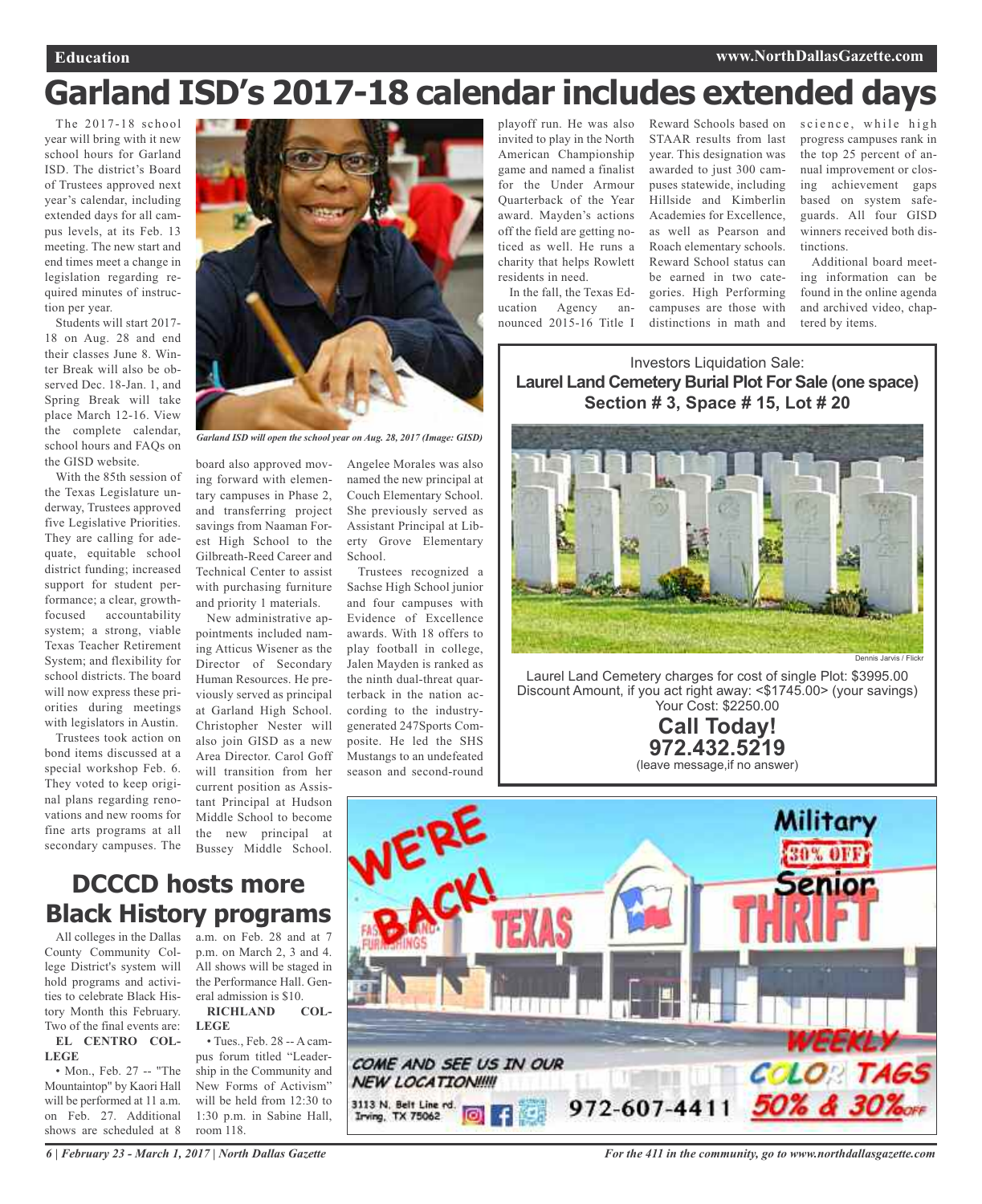### **Investing in Irving's infrastructure to provide quality services for residents**

City staff works to construct and maintain a variety of infrastructure projects every day that help ensure residents receive the quality services they have grown to expect from the City of Irving.

#### **Capital Improvement Program Department**

The Capital Improvement Program Department (CIP) carries out the construction of all infrastructure and capital projects for the city. This includes the construction of various city facilities such as parks, libraries and aquatic centers, as well as the construction of the city's infrastructure including streets,



sidewalks, water and wastewater utilities, and drainage. While many of these projects are easily visible; many are not.

**Traffic and Transportation** The Traffic and Transportation Department includes Street Operations and Traffic Operations.

Street Operations is responsible for the ongoing maintenance and operation of all roadway surfaces for public streets within Irving.

Street Operations patches potholes, replaces concrete road panels, repairs sidewalks, overlays streets with asphalt surface, sweeps streets, conducts roadway drainage maintenance and removes graffiti. The team also repairs streets and sidewalks from water and wastewater utility cuts, de-ices bridges and roads during winter weather events, cleans and repairs storm sewer pipes, and trims and removes trees in the right-ofway.

Traffic Operations performs preventative maintenance on traffic signals; constructs new signal installations; evaluates traffic signal timing; stripes roadways, intersections and city facility parking areas; installs new street signs; repairs and replaces damaged street signs; and clears visual obstructions for drivers. Traffic Operations along with CIP and Water Utilities also provide project management for the Midtown Express project. **Water Utilities**

Water Utilities is responsible for providing water and wastewater services to nearly 237,000 residents. This includes the operation and maintenance of approximately 1,500 miles of pipe, eight elevated water storage

tanks, 10 ground storage tanks, pump stations, meters, fire hydrants and valves.

Some of the department's operations include reading water meters and auditing the data to create customer bills, as well as monitoring and operating the water system 24 hours a day including pump operations, flows and valve operations. The department also repairs water and sanitary sewer mains, tests the city's drinking water, and samples wastewater to test and monitor discharges from industries and businesses. The wastewater

#### See SERVICES, Page 13

## **Irving ISD middle school wins Best in Show at ICE Awards**

This week there was a scene of celebration at Irving High School for the 17th Annual Irving Celebration of Excellence. Many great school programs and projects were honored during the night with the coveted ICE

Award going to de Zavala Middle School for its National Hispanic Heritage Month Celebration.

Other highlights of the evening included perfect attendance awards given to nine deserving and dedicated

students who have never missed a day during their education at Irving ISD.

Visit Irivng ISD's website for a complete list of winners and visit the district photo gallery for pictures of the event.



*In their winning project, National Hispanic Heritage Month Celebration, more than 450 de Zavala students, staff and parents attended the first National Hispanic Heritage Month Celebration at the school. Parent volunteers,* AVID students and staff worked collaboratively to orchestrate an event that brought the community together in a *showcase of student creativity, song, folklórico dance and traditional Hispanic food. (Image: Irving ISD)*

### **City of McKinney and MEDC select KDC for Gateway development**

site."

McKINNEY, Texas (Feb. 22, 2017) – The City of McKinney and the McKinney Economic Development Corporation (MEDC) have selected a development team led by KDC to enter into a period of exclusive negotiations for the development of the Gateway site located at the interchange of the Sam

Rayburn Tollway and U.S. 75. With the selection of the KDC team, MEDC will enter into a Memo of Understanding with KDC that will lay groundwork for a Master Development Agreement.

"We think now is the ideal time for Gateway to take shape as the Sam Rayburn Tollway corridor and Dallas

North Tollway continue to develop," said Mayor Brian Loughmiller. "Our plan is to allow the market to drive the development, rather than putting in specific plans for a developer to meet as we've done in the past.We are looking forward to working with KDC and know they'll bring great things to the Gateway

way" consisting of KDC, Corinth Properties and Columbus Realty made presentations at the MEDC

Board meeting on Feb. 21.

The city received five responses to an RFQ issued in December. Two finalists, Trammell Crow Company and "Team McKinney GateMEDC will enter into an agreement with KDC, while Corinth and Columbus will enter into an agreement with KDC for the project.

"I consider us very fortunate to have received five excellent responses to the Request for Qualifications (RFQ). It was a difficult choice to narrow down that

list to two finalists whom were invited to present at the MEDC Board Meeting. It was even more difficult to choose between the two high-caliber developers," said Darrell Auterson, MEDC President. "KDC has a great reputation for doing

*two films at the Pan African Connection, 4466 Marsalis Avenue, Dallas, Texas 75216 on Saturday February 25. The films are Hail To The Queens and Keeper Of The Flame by Brian Nelson. Start time is 4:00 pm. For information call 214*

#### See KDC, Page 13

**SILER,** continued from Page <sup>2</sup>

and assistant Public Contact Director. "Again, we had resistance from the so-called mainstream press and, surprisingly, my best mentor was Collie Nicholson who was publicist at Grambling, we worked together to get space for our schools in the

newspapers with ever-increasing success."

"I started doing a cartoon workshop and it turned into an opportunity to work with kids and parents who needed more than just drawing so I've added conversations about history and music and I try to answer whatever questions arise. I've coached kids at times in football and basketball and this is only slightly different. There's no sweat and their competition comes from within. I stress reading because they MUST understand that no cartoonist can do well unless they possess

a broad base of knowledge.

"I became a museum curator because I understood that we have to value our own accomplishments and know the importance of our history, including artifacts, to the totality of our culture. My workshops, hopefully, raise the level of awareness needed to be successful."

Siler, in addition to his cartooning is a fine artist, museum consultant, photo documentarian and lecturer. He is married to Rhonda J. Miller. Their son, Daniel is a Digital Producer at WJLA in the Washington D.C. area.

*Chuck Siler will present*

For latest DFW news and contests LIKE the North Dallas Gazette on Facebook Facebook.com/NorthDallasGazette

For the 411 in the community, go to www.northdallasgazette.com February 23 - March 1, 2017 | North Dallas Gazette | 7

*943 8262*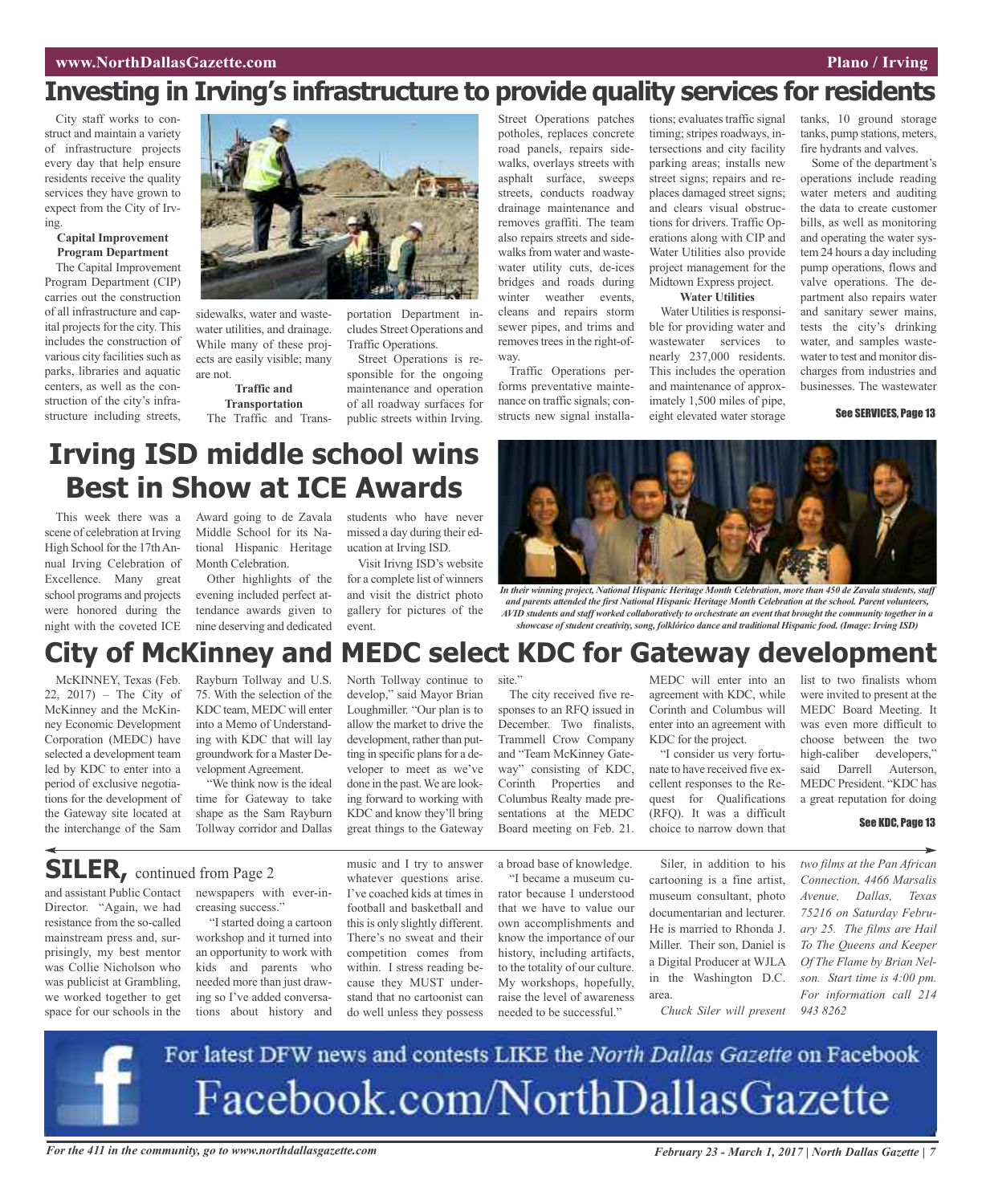#### **Community Briefs**



#### **ALLEN 5k, Fun Run and Family Fun**

The Allen Eagle Run includes both a family Fun Run/Walk and a 5K Run. Also enjoy the festival-like sponsor area with activities, samples, giveaways, and pictures with mascots. Now in the 9th year, the Eagle Run expects to host a crowd of over 3,500 participants on Feb. 25. Info at AllenEagleRun.org.

#### **FRISCO Runoff special election announced**

Frisco City Council Place 1 candidates Brandon Burden and John Keating will face each other in a runoff election March 25. Keating received 2,009 votes or 45.72 percent; Burden received 816 votes or 18.57 percent following Saturday's Special Election.

#### **GARLAND Get to know your neighborhood police**

Garland's Neighborhood Police Officer (NPO) program assigns an officer to a particular area of the city. Within their assigned area, each officer works with patrol, Garland ISD, business owners and residents to identify and assist with ongoing problems that affect the area. Your NPO is your partner in making your neighborhood or business area safe and successful!

Learn more by calling 972-485-4881.

#### **Garland ranked as one of the best cities for Millenials**

Garland was named among the top 150 best cities in the U.S. for millennials in a recent report by personal finance website MillennialPersonalFinance.com. The report reviewed 500 cities in the U.S. and scored them on metrics including unemployment rate, cost of living, crime and safety, and percent of residents between ages 25 to 34.

#### **MURPHY Keep Murphy Beautiful to have booth at Roundup**

The Keep Murphy Beautiful program will be out in full force during Murphy's Rainbow Trout Roundup on Saturday, Feb. 25 at the City pond, urging participants to think about clean waterways.

our own Maxwell Creek, are important for several reasons," says Candy Mc-Quiston, Customer Service Manager and chair of Keep Murphy Beautiful. "Having clean trails along the creek is important, of course, but trash and pollutants also affect wildlife, and can even seep into our drinking water."

"Clean waterways, like into local streams that spill While indiscriminate littering can be most apparent, grass clippings, fertilizers and other chemicals used in lawn maintenance, if not managed properly, can also introduce harmful pollutants into waterways. When these enter waterways or storm water drains, the pollutants can make their way

into the reservoirs that the community uses for drinking and cooking.

#### **RICHARDSON Free AARP tax**

**assistance continues** IRS-trained volunteers are providing weekly help with basic tax returns Mondays through April 17 at the Library from 10 a.m.-2 p.m. in the Basement Program Room, and Fridays through April 14 at the Senior Center, 10 a.m.-4 p.m.

The assistance, presented in conjunction with the AARP Foundation, is free and designed particularly for elderly, handicapped and non-English-speaking taxpayers, on a first-come, first-served basis.

## **Dallas Mayor's Intern Fellows Program seeking more employers**

With a call for businesses and nonprofits to double down on recruitment efforts in this monumental year, Dallas Mayor Mike Rawlings yesterday kicked off the 10th year of the Dallas Mayor's Intern Fellows Program with an aggressive campaign to increase the number of businesses providing eight-week paid internships to Dallas public and charter high school students this summer.

"I'm extremely proud that we've reached the 10-year milestone and have provided invaluable, life-changing internships to nearly 2,000 Dallas public high school students, many of whom will be the first in their families to go on and attend college," said Mayor Rawlings. "As we enter our second decade, it's time to step it up so that more students can benefit from these immersive experiences that help them make the connection between a college degree and a great career."



Pictured from left to right: Back row - Michael Peterson of AT&T, Jay Clingman of Chase, former Mayor *Tom Leppert, Bruno Garcia (Intern Fellows alum), Mark Okada of Highland Capital Management. Front row – Mayor Mike Rawlings, Isaiah Turner (Intern Fellows alum), Gillian Breidenbach of Bank of America, Keja Johnson (Interns Fellows alum), Marcia Page of Education is Freedom, Karen Devora (Intern Fellows alum), Dallas ISD Superintendent Dr. Michael Hinojosa (Courtesy photo by James Edward)*

Held at the Federal Reserve Bank of Dallas, the program featured remarks by Robert Kaplan, president of the Federal Reserve Bank, along with former Mayor Tom Leppert, who founded the Mayor's Intern Fellows Program in 2008, and Dallas ISD Superintendent Dr. Michael Hinojosa, who has been a proponent of the program since its launch. Also participating

were Mike Peterson of AT&T, Gillian Breidenbach of Bank of America, Jay Clingman of Chase, Mark Okada of Highland Capital Management, and Marcia Page of Education is Freedom.

The four interns who emceed the program and interviewed the special guests were Karen Devora of Irma Rangel Young Women's Leadership School who in-

files reports to meet requirements; and responds to calls and assists customers in the

**Parks and Recreation** The Parks and Recreation Department offers a variety of programs and amenities to the community. The depart-

field.

terned at Jacobs, an engineering firm (she wants to be an engineer or attorney); Bruno Garcia of Woodrow Wilson High School, who interned at UT Southwestern Medical Center (he plans to attend medical school); Keja Johnson of Lincoln High School, who interned two summers at KERA and Visiting Nurses Association (she wants to pursue a career in broadcasting); and Isaiah

ment's various divisions provide grounds keeping services and athletic field preparation; renders services in forestry, horticulture, irrigation, equipment maintenance, welding, and Heritage District maintenance; administers building infrastruc-

Turner of the School for the Talented and Gifted at Yvonne A. Ewell Townview Center, who interned at the Dallas Zoo (he wants to be a vet or marine biologist).

Since its inception in 2008, 1,783 Dallas ISD and public charter high school students have participated in the program. The 2016 edition of the program was a record-breaking year – nearly 2,000 Dallas public high school students applied for internships, 950 qualified for the Job Fair, and a record-breaking 385 students were hired by 240 businesses and nonprofits. However, more than 550 students did not land an internship, which is why more businesses and nonprofits are needed to step up. NOTE: Student applications for 2017 have closed; applications for 2018 will open in October mayorsinterns.org.

In his call to action, Mayor Rawlings asked businesses to increase the num-

ture and facility care; and accommodates patrons by implementing inclusive programs for learning, entertainment and leisure. Parks and Recreation staff

inspects and maintains all city-owned playgrounds, green spaces and recreation ber of interns at their workplace and to recruit vendors, customers, clients and neighboring businesses.And if a company cannot sponsor an intern at their business, he said they can underwrite an intern to work at a local nonprofit agency or be a program sponsor. He also made a plea to small businesses – who illustrate the spirit of entrepreneurship – to join the effort in hiring a teen. To sign up, go to mayorsinterns.org by March 22.

The eight-week internships will begin June 12 and conclude August 4. The Mayor's Intern Fellows Program celebratory luncheon is July 27 at the Omni Hotel Dallas.

Mayor Rawlings shared that many organizations, such asthe Perot Museum of Nature and Science, were so impressed with their interns that they've hired them as regular employees who work year round, come back

#### See MAYOR, Page 10

facilities including pools, aquatic and recreation centers. Through the department's drainage and litter control program, approximately 15,000 pounds of litter and debris are collected weekly from the city's major thoroughfares.

#### water to the Trinity River Authority's Central Regional

**SERVICES**, continued from Page 7

Wastewater Treatment Plant for treatment before it is released into the Trinity River. Water Utilities also works

collection system delivers

to meet daily regulatory requirements for water and sewer systems; monitors Texas Commission on Environmental Quality and U. S. Environmental Protection Agency regulations, and

*8 | February 23 - March 1, 2017 | North Dallas Gazette*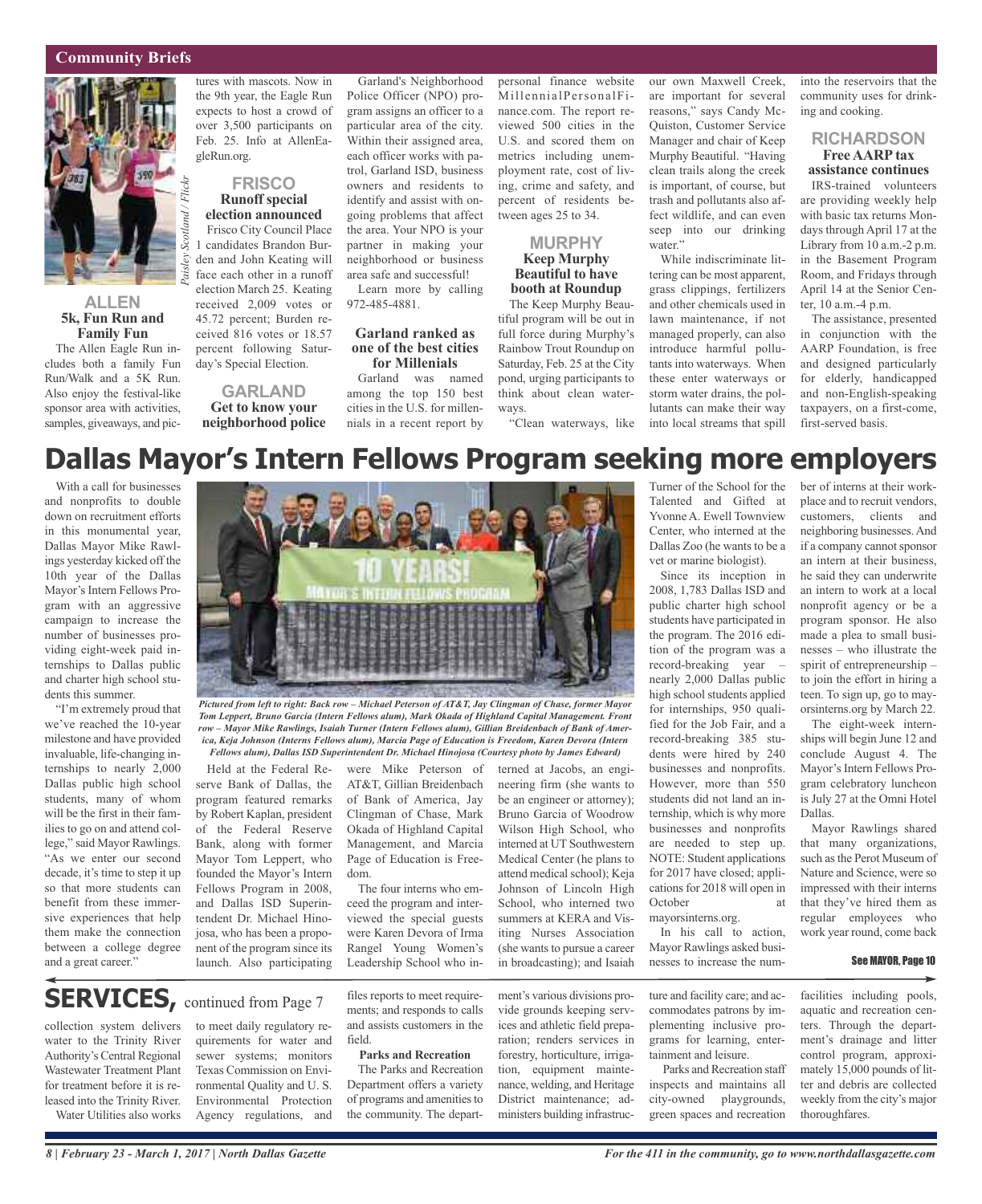# **The Black Press played vital role In 'Hidden Figures'**

By Stacy M. Brown **NNPA Contributor** 

In her book, "Hidden Figures," author Margot Lee Shetterly pays homage to the African-American women who worked as human computers in the space program.

It's a book that's spawned an Academy Award-nominated movie and has brought to the fore the accomplishments of Katherine Johnson, Dorothy Vaughan and Mary Jackson, the brilliant Black women who worked at NASA serving as the brains behind America's nascent space program starting in the 1950s.

Inside the book, Shetterly also pays homage to where she first got the notion to write such a historical masterpiece.

"In the first week of May 1942, the 'Norfolk Journal and Guide'published an article that would…be like a signpost for the road not taken," Shetterly said.

She even recalled the headline that accompanied the piece in one of the nation's oldest African-American-owned newspapers.



*"Hidden Figures" author Margot Lee Shetterly (left) poses for a photo with New Journal and Guide publisher Brenda Andrews. (Ernest Lowery/New Journal and Guide)*

"Paving the Way for Women Engineers," the headline blared.

An accompanying photo revealed 11 immaculately dressed Black women in front of Hampton Institute's Bemis Laboratory, graduates of Engineering forWomen, a war training class.

"The Journal and Guide' and the 'Pittsburgh Courier,' two of the granddaddies of the Black Press, are mentioned prominently inside the hard cover copies of the book with a picture that dates back to the 1940s," said Brenda Andrews, president, pub-

lisher and owner of "The New Journal and Guide."

The Journal and Guide published its first issues in 1900 and, during the World War II, by many accounts, was the largest Black employer in the South, according to Andrews.

Its circulation topped 100,000 and Andrews said the newspaper joined others like the "Chicago Defender," the "Baltimore Afro-American" and the "Pittsburgh Courier" in taking the lead in writing about Black interests and recordingAfrican-American history.

"We were hidden figures ourselves until about the 1960s," Andrews said of the Black Press in America, which this year celebrates 190 years in operation. "This story and how the author researched 'Hidden Figures'is an example of what the Black Press has been doing, which is recording Black his-

tory."<br>Andrews continued: "When I speak with people, even today in the 21st century, people are curious about the Black Press' role. We were in the shadows in our community, doing the work, recording information."

Andrews said the Black Press wasn't formerly recognized for its great journalism, seen mostly as underground activists.

"Even today, we're not properly recognized for recording that history. We were hidden in Black areas among Black people," she said. "It came about that World War II was significant, because it was our activism that stories of segregated troops were told."

During World War II, the Black Press led the call for a "Double V" victory against fascism abroad and against Jim Crow in the United States.

Reportedly, with such a slogan, many historians regarded this campaign as the groundwork for the Black activism that characterized the Civil Rights Movement.

Black newspapers, led by the "Norfolk Journal and Guide," the "Chicago Defender," the "Pittsburgh Courier" and the "AFRO," took a conservative effort and channeled Black militancy into nationalistic ends.

They sought government concessions and they looked to create a homogenous American identity that included Black citizens to resolve struggles for full citizenship, freedom, and racial justice.

During World War II, the Journal and Guide reported regularly on soldiers serving overseas.

The newspaper even sent correspondents into battle to report on heroism that rarely made the front pages of the mainstream papers.

Embedded writers and photographers sent stories

back home of patriotic service including reports from the U.S.S. Mason, one of only two U.S. Navy ships with an African-American crew.

"It wasn't until the 1960s and segregation [reform efforts] and the civil rights that Black newspapers came out of hiding," Andrews said.

Andrews added: "But, if it had not been for the Black Press in World War II telling our stories, much would have gone unknown. It's very redeeming that our mission is recognized now."

With the success of the book and movie for "Hidden Figures," Andrews believes history will continue to tell the glowing story of the Black Press.

She said the current atmosphere makes it quite difficult to appreciate now, but it's her hope that in the future, when individuals reflect, they will know that the Black Press did its job and well.

"That's why it's important to tell our own stories and refuse to let others portray who we are," said Andrews. "The Black Press isn't just about news stories, we're recording our history as only we can."

## **More than 80 authors set to attend North Texas Teen Book Festival**

The free event, one of the largest in the nation, will host 82 Young Adult and Middle Grade authors including R.L. Stine ("Goose-

bumps"), Veronica Roth ("Divergent" trilogy), Maggie Stiefvater ("The Raven Cycle" series), Sara Shepard ("Pretty Little Liars" series),

**COSBY,** continued from Page <sup>2</sup>

Marty Singer, who has since been dismissed from the case, for defamation.

She claimed the men "publicly branded her a liar" after she gave a 2014 TV interview in which she said Cosby drugged and raped her in the 1980s.

Los Angeles Superior Court Judge Debre Weintraub in March granted in part, and denied in part, an anti-SLAPP motion to dismiss the suit, according to the Hollywood Reporter.

The judge dismissed claims related to a letter Singer sent to Good Morning America, finding those statements were protected by the litigation privilege.

However, she denied the

motion tied to a statement

Singer made to the press. Agrusa argued that deci-

sion was in error and the entire case should have been thrown out.

"The Statement's assertion that Ms. Dickinson's rape allegations are fabrications constitutes Attorney Singer's opinion, and because it also discloses the facts upon which that opinion is based, it cannot serve as the basis for a defamation suit," Agrusa wrote in court filings.

She also noted that the 3rd Circuit recently affirmed a district court's decision to dismiss with prejudice a similar defamation claim filed by Hill.

That opinion stated, "Even

cape from Mr. Lemoncello's Library"). The day will be packed with opportunities to see and

and Chris Grabenstein ("Es-

if Singer's Statement does imply Ms. Hill is a liar, it is still not actionable, because it includes the facts supporting

Further, Agrusa argued that — even if the statement was defamatory and issued with actual malice — Cosby didn't speak or write the statement and the fact that Singer was representing him at the time isn't enough to make

"With no evidence that Mr. Cosby himself issued the Statement, and no law imputing a malicious state of mind on an individual simply for failing to retract the statement of another, the trial court should have granted Mr. Cosby's special motion to strike the defamation claim,"

that implication.'

him liable for it.

Agrusa wrote.

hear from readers' favorites, providing fans of Young Adult and Middle Grade books a unique opportunity to engage with their heroes -

authors. Irving Public Library started the event in 2015, and the result exceeded all expectations when 8,000 young readers flocked

to the Irving Convention Center at Las Colinas, some from out of state, in 2016.

For more information, call (972) 721-4612.

### Introducing a new way to meet, work & play! The Economic Empowerment Center is the perfect place

for your next trade show, conference or private party!



Nonthly meetings ·Soedal events . Trade shows

Contact us at 214-540-6932 or

leasing@transformanceusa.org

·Business seminars ·Birthday parties 8 Currosafena

«Holday parties. Non-profit compaign kickoffs -Church services



*Do you have an upcoming event? Contact NDG Entertainment at marketing@northdallasgazette.com*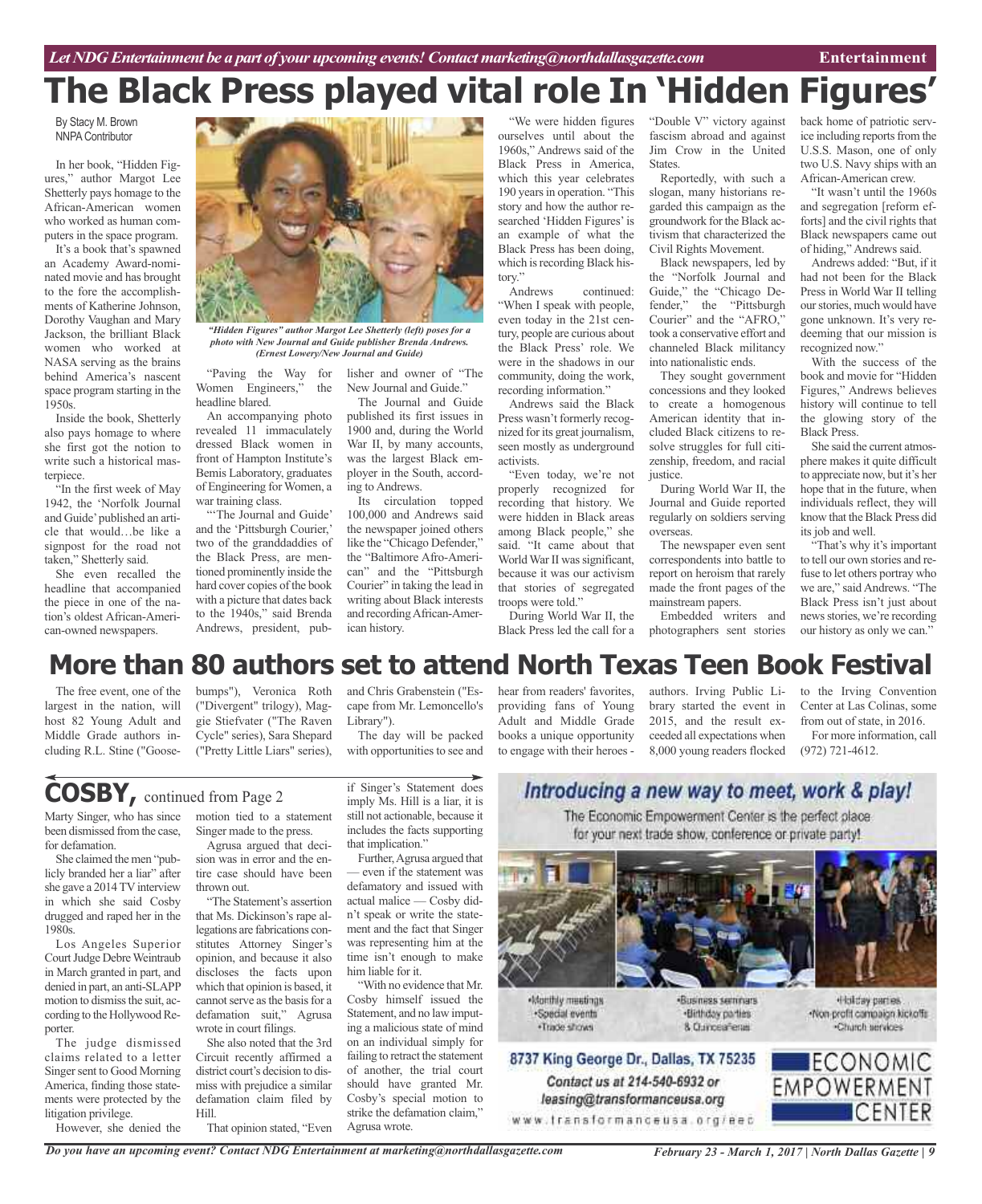### **Dallas Arboretum's Cool Thursdays Spring Concert Series Kicks Off with Emerald City, Dallas' Favorite Variety Band on March 23**

The premier concert series "CoolThursdays Concert Series" at the Dallas Arboretum, sponsored by Wells Fargo Bank, returns Thursday, March 23 for its spring/summer series featuring fan favorite Emerald City. Single tickets go on sale February 22. Don't miss the chance to attend Dallas' favorite concert series overlooking the picturesque White Rock Lake on the award-winning Martin Rutchik Concert



Stage & Lawn.

Missy Whisler, Dallas Arboretum's senior vice president of sales and development, said, "Spring concert

subscriptions sold out in 2016, and once single tickets go on sale, concerts sell out fast. Don't miss the opportunity to see some of DFW's

favorite bands perform in one of the most beautiful places in Dallas."

Emerald City kicks of the 2017 concert series on March 23, sponsored by Jackson Walker. The 13-piece, 3-horn section super group electrifies every audience with a combination of high-energy dance songs from the past with the hits of today. Emerald City's ability to entertain is rivaled by their extensive ability to get the audience up

on the dance floor. This super group has taken their energy all over the world, from Dallas to New York, to Paris, Dublin, Los Angeles and South America.

In addition to the coolest view of White Rock Lake, attendees can bring picnics and beverages or purchase food items from some of DFW's favorite food trucks including Ruthie's Rolling Cafe, Easy Slider, and Fried Pies ForAll. The gardens are also open to stroll through before the concert to enjoy the breathtaking spring displays of Dallas Blooms, featuring more than 500,000 spring blooms. The concert series continues through June 29. Gates open at 6 p.m., and concerts begin at 7:30 p.m.

For tickets and more information, visit http://www.dallasarboretum.org/visit/seasonal-festivals-events/coolthursdays-concert-series or call 214.515.6500.

### **Chris Brown and special guest 50 Cent bring 'The Party' on a 33-city North American tour**

L.A. (PRNewswire) -- Celebrating some of the biggest names in music today, Grammy Award-winning and multi-platinumselling, singer-songwriter, Chris Brown, along with his special guest, award-winning, multi-platinum, record-breaking artist 50 Cent, bring the Party to cities across North America this summer with The Party Tour. Produced by Live Nation,

The Party Tour features Fabolous,O.T. Genasis, and Kap G for 33-nights of soulbaring performances, and an all-star set for a 2+ hour powerhouse show each night. Chris kicks off the party as his friends join him throughout the night – the party begins when the show begins! Fans are urged to get there on time each night to be part of this historical movement! The anthem of the night was teased in

Brown's current single "Party" ft. Gucci Mane, Usher.

The Party Tour begins a seven-week run on Friday, March 31 in Baltimore. The tour is slated to play Dallas on May 6 at the American Airlines Center. For more information visit livenation.com.

The Party Tour will launch an exclusive fan club pre-sale beginning Wednesday, Feb. 22 at 10am local time, through Friday, Feb. 24 at 10pm. Exclusive VIP packages available at VIPnation.com. General onsale begins Saturday, February 25 at 10am local time. For tour dates and ticket information, visit livenation.com. A Citi® cardmember pre-

sale begins Wednesday, February 22 at 12pm local time through Citi's Private Pass® Program. For complete pre-sale details, visit



www.citiprivatepass.com. *Chris Brown, <sup>50</sup> Cent and <sup>a</sup> host of other performers are planning <sup>a</sup> May 6 show in Dallas.*

### **MAYOR,** continued from Page <sup>8</sup>

during holidays or even while in college.

Entering its 10th year, the Mayor's Intern Fellows Program introduces high school students to careers and employment opportunities in industries and companies where they have expressed interest. Modeled after the prestigious White House Fellows Program, the Intern Fellows Program prepares motivated teens to become the leaders of tomorrow.

The students – rising juniors and seniors from Dallas ISD and public charter high schools – get exposure to a variety of fields, including technology, healthcare, law, finance and accounting, education, the nonprofit sector, advertising/marketing/public relations, engineering, manufacturing and hospitality, and many more. In 2016, the interns shadowed surgeons and architects, explored the worlds of commercial real-estate and finance, taught inner-city kids to golf, and went behind the scenes at museums, hotels, government agencies and entertainment venues. One teen even returned as an intern to the shelter that housed her mother and siblings when she was a child.

AT&T is the Founding Sponsor and Bank of America isthe Presenting Sponsor of the 2017 Mayor's Intern Fellows Program. For the past five years, Bank of America has underwritten 40 internships at nonprofits and government agencies as part of their \$100,000 sponsorship.

Highland Capital Management is the sponsor of the Job Fair set for April 7 at the Hyatt Regency Dallas, where students will be interviewed by human resource professionals and receive formal job offers. JPMorgan Chase is the Lead Intern Sponsor, and TurningPoint Foundation is the Transportation Sponsor. Alliance Data is the Intern Fellows Training Sponsor, to provide the interns with three days of intense training – including Microsoft Office and leadership training – before their summer positions begin. As the Community Service

Sponsor, Tenet Healthcare will underwrite a service day at the North Texas Food Bank on July 15.

Other program sponsors include Atmos Energy, Dallas ISD, Dallas Business Journal, DallasHR, Kroger, Lisa K. Simmons, Texas Instruments and The Real Estate Council.

The Mayor's Intern Fellow's Program is facilitated by Dallas nonprofit Education is Freedom (EIF), a comprehensive collegeplanning program offering a dedicated team of schoolbased experts who offer college-access programming in numerous Dallas ISD high schools.

Employers are asked to provide at least one eightweek summer internship for a student fellow for 20 to 40 hours weekly, pay the interns the recommended minimum rate of \$9 per hour, and pay a program fee of \$500 per intern, which covers the intern's participation in a Work-Readiness Workshop, the Job Fair, Community Service Day, three days of Leadership Development Workshops and a two-week bus pass.

Businesses also are asked to provide students an opportunity for job shadowing of executives and to observe company operations. Probably one of the most important aspects is to set up oneon-one conversations with managers and executives regarding college and career prospects and to share information about the company's

industry and variety of career options.

The program is open to Dallas public or charter high school juniors and seniors who are eligible to work in the U.S. during summer 2017. Students must have a minimum 3.0 GPA, a solid attendance record, and a recommendation from campus leadership. They must also participate in the required training sessions prior to their internships. NOTE: Student applications for 2017 have closed; applications for 2018 will open in October at mayorsinterns.org.

To learn more or register online, go to mayorsinterns.org or call 214-871- 0783.



*NDG Entertainment Ticket Giveaway!!! Follow North Dallas Gazette on Facebook, Twitter and Instagram to keep up on all the latest!!!*

*10 | February 23 - March 1, 2017 | North Dallas Gazette*

*Do you have an upcoming event? Contact NDG Entertainment at marketing@northdallasgazette.com*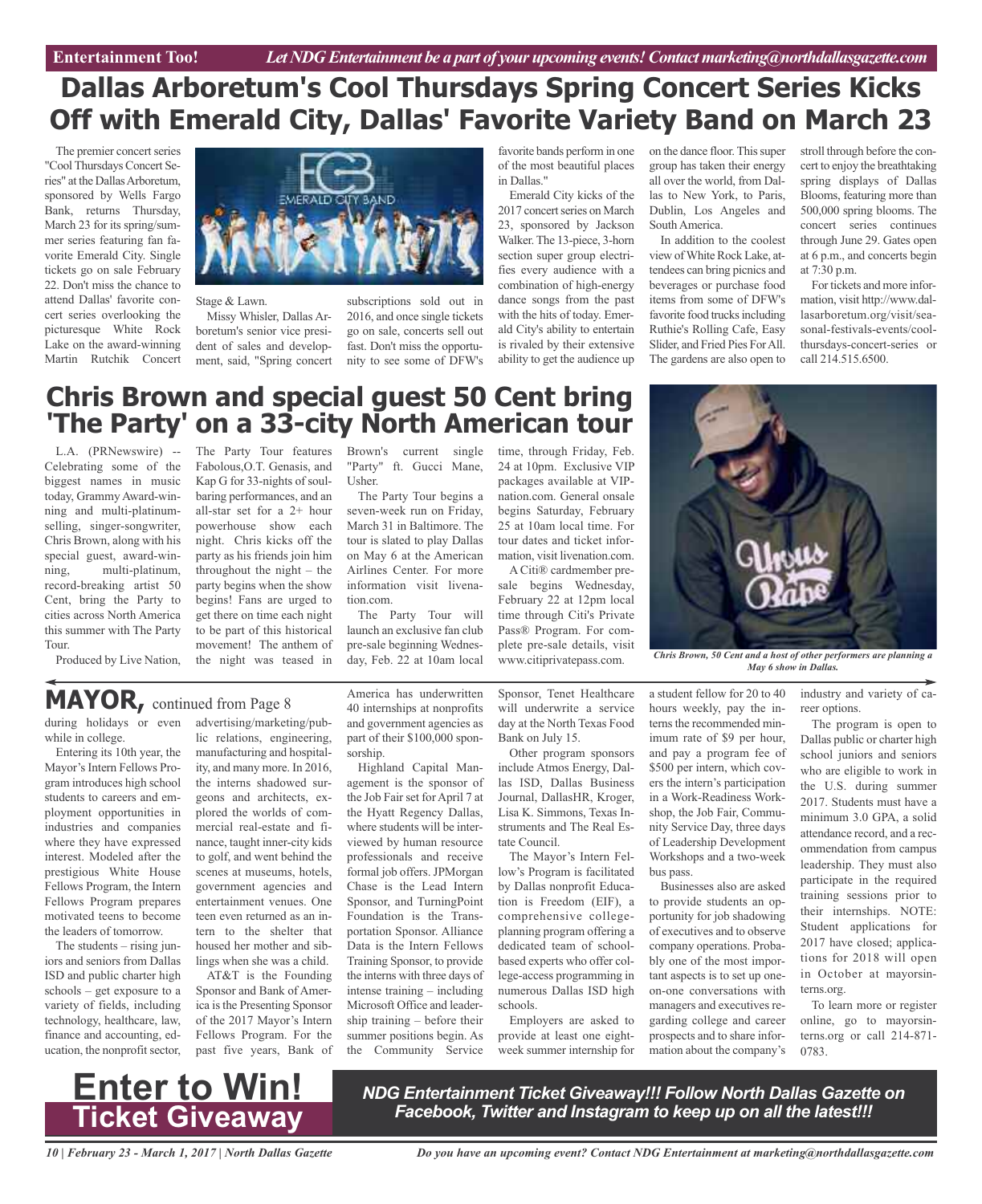## **Preparing for Tax Season: Part I**



While it's still February, we all know that April 15 is an annual IRS deadline not to be missed (this year the deadline is April 18, because April 15 falls on a Saturday). The old adage goes, "You can't escape death and taxes," which is why we wanted to give you a head start on prepar-

ing for tax season. Because this topic is so important, we've decided to provide a Part I and Part II (coming in March). Tax Checklist

Let's start off with a checklist of what you'll need in order to complete your Federal income tax return—what to gather before beginning the process. First, round up personal data such as last year's tax return and Social Security numbers for you and any dependents. Next, pull together income statements (W-2 and 1099

forms) indicating what you were paid in the last fiscal year and the amounts withheld. By law, employers should have this paperwork to your address by Jan. 31 of each year.

Deductions are next, as they reduce your overall tax liability. Common deductions include contributions to a retirement account, medical bills (if they surpass a threshold of 10 percent of your gross income), education-related expenses, property tax and mortgage interest deductions.

Last but not least are income tax credits, most commonly provided for those with children, and are worth \$1,000 per dependent.

Options for filing your tax return

Now comes the filing exercise, which can be accomplished in a number of ways. You can pay a professional Certified Public Accountant (CPA) to prepare your return, but that can be costly and may not be necessary if your financial situation isn't complicated. A less expensive option is to visit an H&R Block location. You'll still pay a fee, but considerably less than a CPA-level consultation.

If you prefer to file your tax return on your own, you have multiple software and online options including TurboTax, TaxSlayer or TaxAct. These programs have become remarkably easy to use over the past few years and offer step-by-step instructions and tutorials—all to make sure you get the job done right.

If you are not in a position to have a professional consultation, and you do not feel comfortable undertaking the tax return process on your own, the Dallas-Fort Worth area has several free tax return preparation options for you. Our friends at the United Way of Metropolitan Dallas maintain 26 locations across the area, staffed with over 700 volunteers—if you qualify for the assistance. In order to qualify, you must make

#### See TAX, Page 16



### **Proposed bill seeks to freeze pay of Texas agency leader if minority contracting goals missed**

AUSTIN – Representative Eric Johnson recently filed House Bill 1489 to freeze the pay of any state agency heads who miss their Historically Underutilized Business (HUB) contracting goals. By law, a certain percentage of all state agency contracts are required to be awarded to

women and minorityowned businesses, and this bill serves as a necessary accountability measure.

Representative Eric Johnson (D-Dallas) also filed House Bill 671, a bill that would direct ten percent of the funds from the Texas Enterprise Fund to the Capital Access Fund, which was

founded to help banks provide much-needed financial assistance to women and minority-owned businesses.

"The State of Texas fails to support HUBs year after year. While I applaud the Governor's efforts to highlight Texas' successful women entrepreneurs in his State of the State address,

there is significant room for improvement with respect to the state's support for minority-owned businesses. These pieces of legislation will provide crucial mechanisms to incentivize the government to invest in these valuable pillars of our communities," said Representative Johnson.

# **Five trends expected to affect cyberscurity in 2017**

It's become news that's not unexpected anymore.

We awaken to learn that yet another national retailer has been hacked and once again credit-card information for millions of customers is at risk.

Yet, despite all the publicity these security breaches receive and all the warning consumers hear, cyber criminals still achieve success and seem more brazen than ever.



"Sometimes it can feel like the cyber criminals are working harder than the people who are supposed to

be protecting our information," says Gary S. Miliefsky, CEO of SnoopWall (www.snoopwall.com), a

company that specializes in cyber security.

But when consumers and businesses are vigilant, he says, they can foil those cyber criminals despite all their scheming. To that end, Miliefsky says some cyber security trends and factors worth knowing about for the rest of 2017 and beyond include:

• Serious breaches still take too long to discover. As unsettling as it is to think about, Miliefsky says, the truth is that there's generally a long lag time between when a breach happens and when it's discovered. The average is 280 days, which means if cyber criminals hack your system today, it could be about nine months before anyone realizes there's a problem.

• Employees will continue to be critical to protection. For just about any organization, employees are

guration. Ironically, some of the meetings the CBC had with President Obama, specifically on the topics of jobs and the challenges of Historically Black Colleges and Universities, have had tense moments.

President Obama did not meet with the Congressional Black Caucus during his first year in office. Meetings between Obama and the CBC were scarce even

the first line of defense – and the weakest link. Typically, when a breach happens behind a firewall it's because someone was tricked into clicking on a link they shouldn't have. Employees need to be educated, Miliefsky says.

• Cyber insurance is hot and growing hotter. A breach can prove costly to companies, which is why

#### See CYBER, Page 12

though most of the members and the President were members of the same party.

*Lauren Victoria Burke is a political analyst who speaks on politics and African American leadership. She is also a frequent contributor to the NNPA Newswire and BlackPressUSA.com. Connect with Lauren by email at LBurke007@gmail.com and on Twitter at @LVBurke.*

**MEET,** continued from Page <sup>3</sup>

that Bannon himself defined as "the platform for the altright."

The term "alt-right" is increasingly used to describe a new and emerging movement of racists and White supremacists.

Chairman Cedric Richmond (D-La.), said the following in response to President Trump's comments regarding a meeting with the Black Caucus:

"President Trump has been in office for almost a month and the Congressional Black Caucus which at a historic 49 members is almost a fourth of the House Democratic Caucus and represents millions of African Americans — did not hear from the White House until we introduced ourselves on Twitter after the White House press conference today."

The statement continued: "For whatever reason, the letter the Congressional Black Caucus sent to then President-elect Trump and incoming White House officials on January 19 was not enough to get their attention. As the letter explained, President Trump's 'New

Deal for Black America' is ill-informed and insufficient and he would be wise to tap into the decades of expertise held by the Congressional Black Caucus when it comes to addressing issues that affect African Americans."

The CBC, which is now at its largest membership in history, traditionally requests a meeting with the new president after the inau-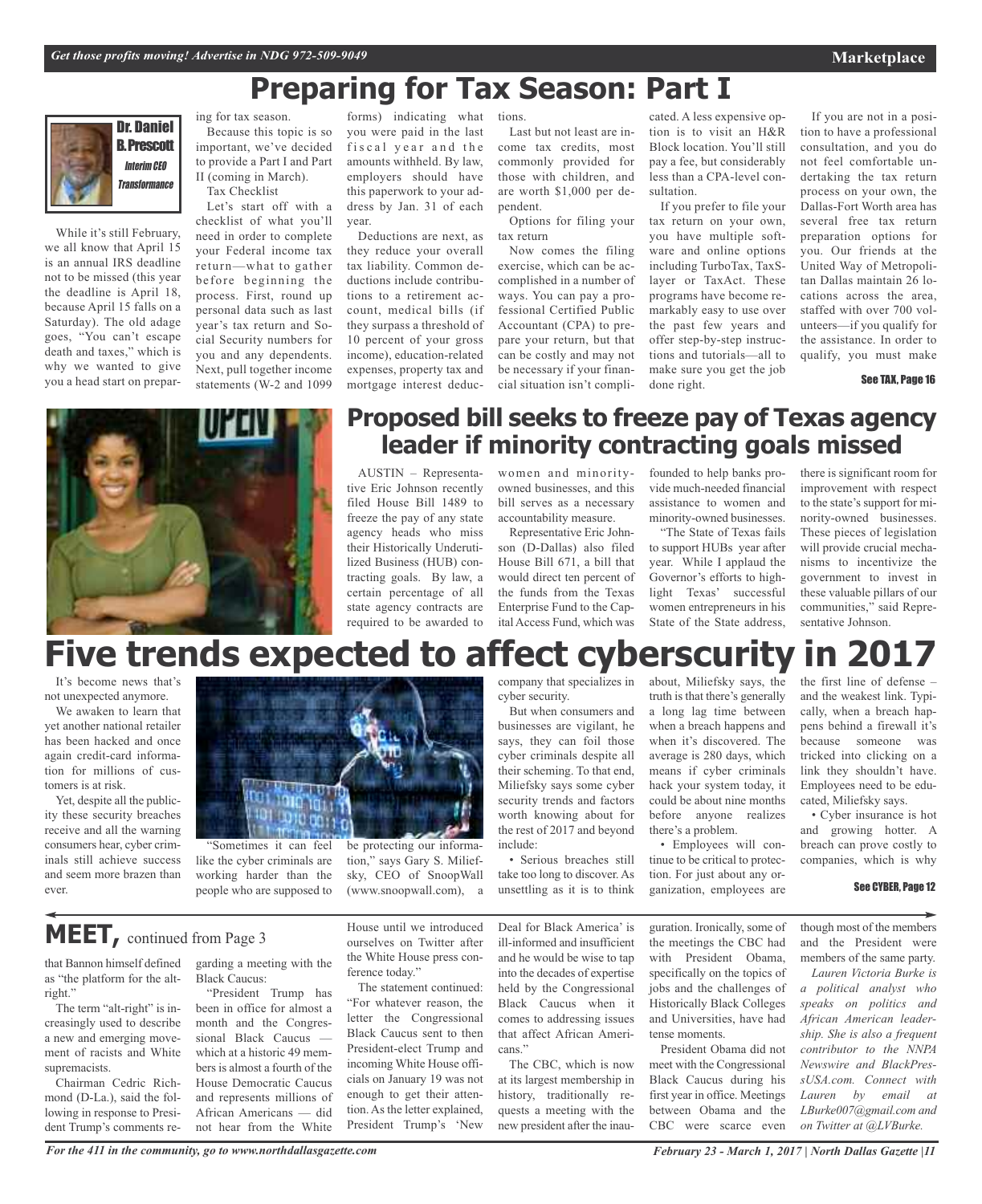## **Wanted: Minority and women-owned businesses to participate in Dallas ISD's Bond Program**

*DISD*

As progress on Dallas ISD's \$1.6 billion bond program moves forward, the participation of minority and women owned businesses is a major priority in awarding contracts for the dozens of campus additions, renovations and new school construction projects. In fact, the district's board of trustees has set two goals to target the effort – 35 percent M/WBE participation in bond funded professional services, such as program management, architectural design, and land surveys, and 30 percent participation in actual construction projects.

To achieve the goals, the staff charged with accomplishing M/WBE participation wants to spread the message that the door is wide open for service providers to



bid on available jobs as prime and subcontractors. Wilton Munnings, manager for the bond program's M/WBE effort is in constant motion, briefing businesses and meeting with contractors associations and chambers to explain how to successfully bid for bond program projects.

firms large and small to know their participation in this program is a major goal," Munnings said. "Given our charge from trustees and the community, it's critical these firms are at the table as jobs are parceled out."

dustry leaders and service

To ensure a diversity of firms have a fair chance at

being approved to participate in bond projects, Munnings and Dallas ISD M/WBE Department Director Annie Holmes-Partee are holding information sessions, networkers and one-on-one meetings with potential bidders.

"We are fortunate that we have the backing of a board that believes in M/WBE involvement," she said. "That's why we are continually reaching out to educate the community about the requirements to participate in contracts."

Both these diversity experts cite barriers that can cause firms to shy away from bidding on construction jobs. These include a lack of understanding and inexperience meeting bid requirements, frustration and discouragehappen quickly, and the mistaken belief that bonding and insurance requirements are insurmountable hurdles for small or minority-owned firms.

ment when approval doesn't

"It's true that as a government entity, we have legal requirements that we must adhere to," Munnings said. "However, our goal is to level the playing field for M/WBEs by educating them about the bidding process, connecting them with experienced, successful contractors, and eliminating barriers wherever possible. Annie and I are advocates for M/WBE firms, and our door is always open to help firms work through potential barriers."

Throughout phase 1 of the bond program, the depart-

says. Change passwords frequently. Put a sticker over your laptop's webcam when you're not using it. Protect your smartphone by turning off WiFi, Bluetooth, NFC and GPS except when you need them. Delete cookies and your browsing history regularly. When consumers learn the importance of mobile-device "hygiene," both they and the places they work are at less risk of sufment has hosted information and networking sessions with the Regional Black Contractors Association, Regional Hispanic Contractors Association, the National Association of Minority Contractors, and sponsored a Construction Bid Preview to connect M/WBEs with bond program managers. Future events are planned to continue recruiting African American, Asian, Hispanic, Native American and women-owned businesses to participate in bond program projects.

"Business is largely about building relationships," Munnings said. "To do that, we invite firms to contact us, meet with us and let us answer their questions about doing business with the Dallas Independent School District."

fering a data breach or loss.

"We should be asking ourselves: Why not prevent breaches instead of reacting to them?" Miliefsky says. "Corporate America and consumers don't need to sit around waiting to become cyber crime victims."

*Gary S. Miliefsky is the CEO of SnoopWall, Inc. and a co-inventor of the company's innovative breach prevention technologies.*

## **DRINK,** continued from Page <sup>4</sup>

interval.

ethanol per week.

drinkers among the women than the men.

Researchers compared data about participants' alcohol consumption with carotid-femoral pulse wave artery velocity (PWV) measurements, or pulse waves between the main arteries found in the neck and thigh. The greater the velocity, the stiffer the artery. Alcohol intake was measured periodically across 25 years and the researchers subsequently looked at how those long-term intake patterns were associated with pulse wave velocity and its progression over a 4-to-5-year

managing their intranet. Most breaches happen behind firewalls. "You'll need more than antivirus to stop the bad guys," Miliefsky says. This includes antiphishing tools, network access control (NAC), zeroday malware quarantining and other next-generation approaches focusing on the root cause of how you get breached.

Consistent long-term, heavy drinking was defined in this U.K. study as more than 112 grams (3.9 ounces) of ethanol per week (roughly equivalent to one serving of alcoholic spirit, half a pint of beer, or half a glass of wine.); consistent moderate drinking was 1-112 grams of

The American Heart Association defines moderate alcohol consumption as an average of one to two drinks per day for men, and one drink per day for women. A drink is 12 ounces of beer,

Without a NAC solution, you won't be able to tell who is on your network, including if the cleaners are plugging in a laptop at midnight or if a consultant is on the wrong VLAN, like human resources or payroll where you don't want them to have access, he says. In addition, you should find and fix all your common vulnerabilities and exposures. You can learn more about them at the National

ounces of 80-proof spirits. Excessive alcohol consumption increases the risk for alcohol dependency, cardiovascular risk factors including high blood pressure and obesity, stroke, certain types of cancer, suicide and acci-

Cardiovascular disease remains the leading cause of death worldwide, contributing to nearly one-third of deaths, researchers said. How alcohol may impact arterial health is unclear, said Darragh O'Neill, Ph.D., lead study author and epidemiological researcher at University College London. "It's been suggested alcohol intake may increase high-

dents.

Vulnerability Database at nvd.nist.gov or cve.mitre.org. "By finding and fixing your holes, you'll have a stronger, less exploitable infrastructure," Miliefsky says.

• The best protection for consumers is still self protection. Consumers can't always count on how well their bank or their favorite retailer handles cyber security. But anyone can take steps to be safer, Miliefsky

density lipoprotein cholesterol levels — the good cholesterol — or decrease platelet stickiness. Conversely, heavier alcohol intake may activate certain enzymes that would lead to collagen accumulation, which could, in turn exacerbate the rate of arterial stiff-

ening." "Based on these findings, the research team wants to look at multiple groups of people — since this study was limited to a single group that was mostly male — and identify the relationship that drinking patterns over time have with other indicators of cardiovascular disease." O'Neill said.

Fair Price Offer For Oil and/or Cas Royalty<br>Small "NET" Revenue Interest **No Matter How Small** Fax Information To: 972-509-9058

**CASH TODAY!!!** 

Call: 972-432-5219 (Leave Message)

Friail: inquiries1909@gmail.com

"We want construction in-

### **CYBER,** continued from Page <sup>11</sup>

cyber insurance is a growing field, Miliefsky says. Just as homeowner's insurance doesn't keep your house from catching fire, though, cyber insurance doesn't guard against a breach. But a policy can help the company that's hit by a breach regain its financial footing.

• Companies may begin to realize the importance of

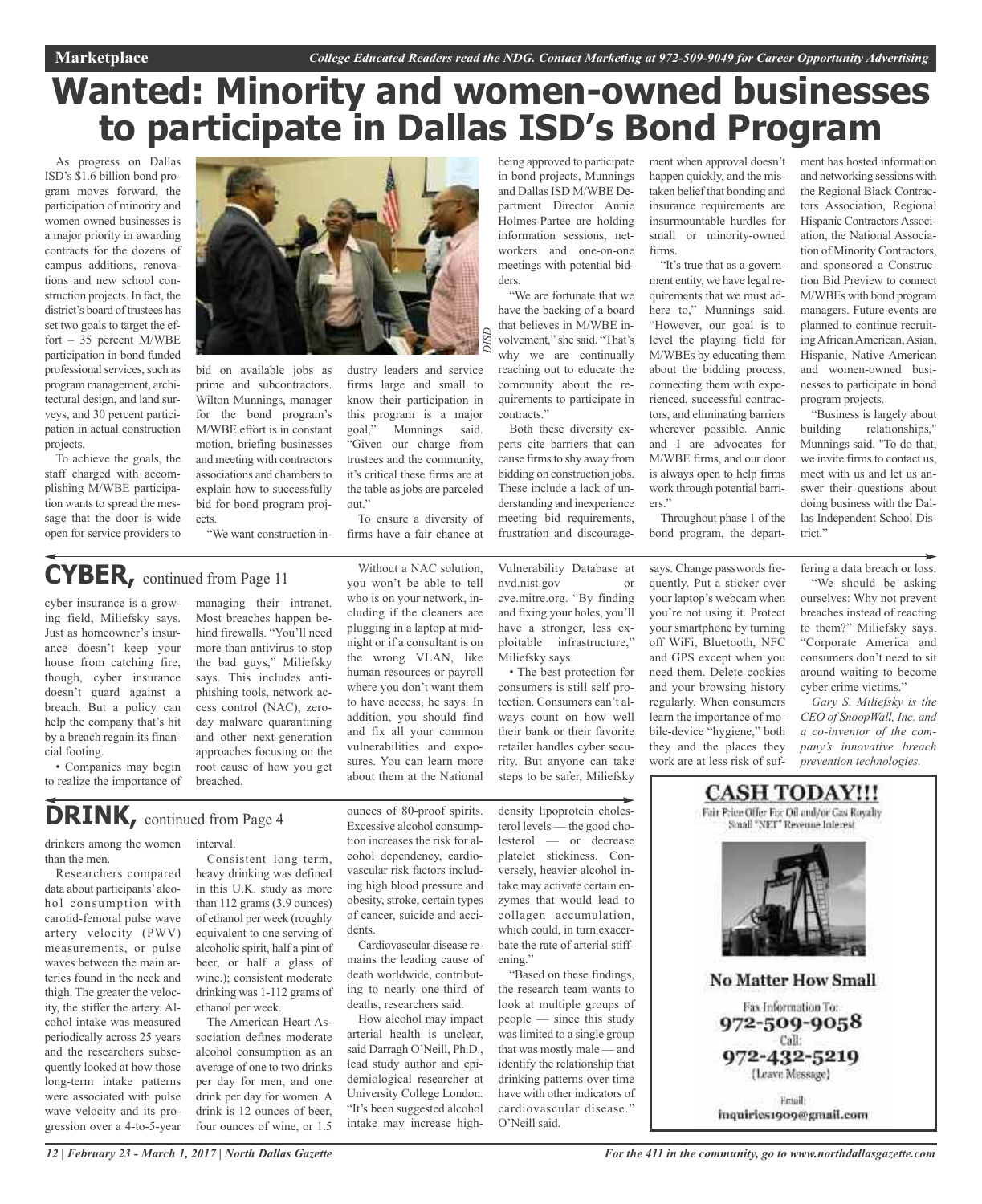### **KDC,** continued from Page <sup>7</sup>

incredible work in North skyline elements and scale, Texas and we couldn't be more excited to work with them as they will help bring our vision and guiding principles for the Gateway development to fruition."

In the RFQ, the city and MEDC outlined a set of "guiding principles" for the Gateway development moving forward.According to the principles, the site should serve as a major employment center, enable the city and MEDC to recover their investments, serve as a source of community pride, convey urban vibrancy and high quality, create interesting

and stimulate complementary uses and amenities.

KDC is a commercial real estate development and investment firm with extensive work in the DFW market. KDC is currently developing the office campuses for JP-Morgan Chase and Liberty Mutual at Legacy West, Toyota's North American headquarters complex in Plano, and the Raytheon and State Farm Insurance campus at City Line in Richardson.

Located at what many refer to as the "gateway" to McKinney, the Gateway site is one of the most visible de-



The City of Richardson is currently hiring for Labor/Trade positions such as Driver/Loader **Maintenance Helper Heavy Equipment Operator** and various seasonal pool and recreation positions. To apply go to https://cor.net/jobs

### **Looking for energetic interns in the Dallas Area**

A local community newspaper has an internship position available. The goal is to provide students and aspiring writers an opportunity to gain published clips, experience and professional feedback. The position is for 20 hours a week at



\$8.50 per hour. Assignments will include covering local events, phone interviews, and rewriting press releases.

**Send resume and writing samples to: inquiries1909@gmail.com**

velopment sites in McKinney. Collin College was the first occupant at Gateway, opening the Higher Education Center in January 2010. Emerson Process Management followed by moving the world headquarters of its Regulator Technologies business to the Gateway site in 2013. The Sheraton Hotel

and Conference Center opened at Gateway in February 2015.These anchor properties occupy approximately 33 acres of the 90-acre site. The approximately 57 acres surrounding these anchor owner sites is intended to be a mixed-use development including restaurants and office space.



www.tiseopaving.com

Performing Concrete Street Paving in the Metroplex Area We Accept Subcontracting Bids For All Public Works Projects in the Dallas Area. We Are Accepting Applications for Concrete Mixer Drivers and Heavy Equip-

ment Mechanics

**Equal Opportunity Employer** 

### **Experienced Print & Web advertising Indoor sales.**

12.00 to 15.00 per hour against commission. Candidate must have 3 years of Verifiable experience. Must be able to sell minority Media, Print & Web 25 to 30 hours weekly. Must be highly motivated and a Self-Starter.

**ONLY EXPERIENCED ADVERTISING CANDIDATE SHOULD APPLY.**

Send Resume to: **Inquiries1909@ gmail.com** Or leave message @ **972.432.5219**



**Review Competitive Opportunities at https://garlandtx.ionwave.net**

**www.garlandpurchasing.com**

**972-205-2415**



*www.cityofirving.org*

*The City of Irving does not discriminate on the basis of race, sex, religion, age or disability in employment or the provision of services.*

**Statewide African American Press\Association is seeking a statewide sales representative.**



The Texas Publishers Association is seeking a statewide sales representative to

represent the overall sales objective for the organization. Individual must have a proven sales track record with local and regional sales strategies.

Also the individual must be:

- A self-starter
- Have excellent written and verbal communication skills
- A visionary
- Professional

• Have excellent organizational skills Previous advertising agency and direct sales experience a plus. Position is commission based.

Serious inquiries only. **Please email resume to inquiries1909@gmail.com or leave a message for the position at 972-432-5219.**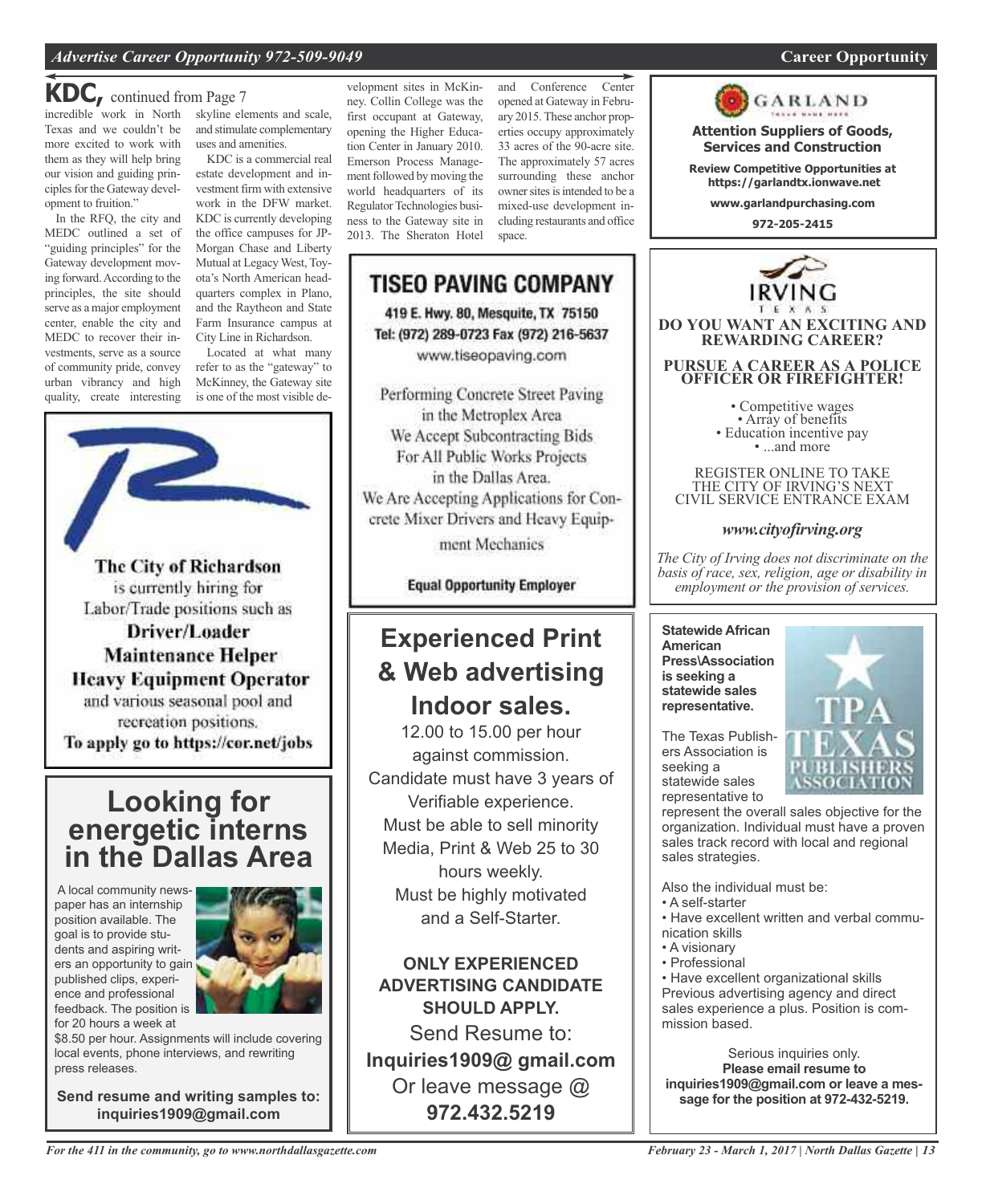#### **ACHIEVERSUNITED,USA A NON-PROFIT ORGANIZATION**

**February 25, 1 p.m.** Join us (community leaders, churches, elected officials and others) as we celebrate Black History Month with a program, "Our Legacy Celebration" with singing, "dancing", poetry, artist with arts displayed, books and other items of interest. Call or text 214-705-5067.

Ms. Kedah Shabazz CEO/Founder Kedahtopproducer@yahoo. com

#### **BETHEL BIBLE FELLOWSHIP, CARROLLTON (A PLACE TO BELONG)**

 $\mathcal{L}_\text{max}$  and  $\mathcal{L}_\text{max}$  and  $\mathcal{L}_\text{max}$ 

*NOTICE: Pastor Woodson serves the community by providing "Professional Therapy and Counseling Services" on a "Sliding Fee" scale. To schedule an appointment call the Pastoral Counseling Center at 972-526-4525 or email the church at www.bethelbiblefelloswhip.org*

**February 26, 9:45 a.m.**

You're invited to our Sunday "Prayer and Meditation" at 10 am and then our Black History Program featuring Kelsey Jones and the Dallas Baptist University's newly formed choir, it is awesome! You will be blessed and inspired..

#### **March 1, 7 p.m.**

Join us in Wednesday's Prayer and Bible Study Class with Senior Pastor Woodson, Pastor Larry Gardner, Bro. Brad White and others teaching a series on "Design for Discipleship, Book 6, Chapter 3." Spiritual maturity is God's desire for you. It's Time to Grow; Ephesians 4:12 & 13.

Dr. Terrance Woodson, Senior Pastor 1944 E. Hebron Parkway Carrollton, TX 75007 972-492-4300 www.bethelbiblefelloswhip.org

#### **CHRIST COMMUNITY CHURCH IN RICHARDSON**

**February 26, 8:45 a.m.** You're invited to our Morning Services as we worship, honor and praise God for His blessings.

**March 1, 7 p.m.** Join us at 12 Noon with Rev. Viveca Potter teaching on the Word of God; come back at 6:45 p.m. for Corporate Prayer and stay for Senior Pastor Autry at 7:30 p.m. teaching the Word of God. Our youth will come for Food and Fellowship at 7 p.m. followed by Bible Study at 7:30 p.m.

Dr. Terrence Autry, Senior Pastor 701 Centennial 972-991-0200 Richardson, TX 75081 www.Christcommunityrichardson.org  $\mathcal{L}_\text{max}$  and  $\mathcal{L}_\text{max}$  and  $\mathcal{L}_\text{max}$ 

#### **FELLOWSHIP CHRISTIAN CENTER CHURCH IN ALLEN "THE SHIP"**

**Follow us on Social Media (Facebook,Twitter,YouTube and Vimeo).**

**February 26, 8 a.m.** Join us on our main campus at 200 West Belmont Drive for Early Morning Worship and be blessed; followed by our Sunday Worship Services at Bolin Elementary School in Allen, Texas 75002 and bring someone with you, you will be blessed.

#### **March 1, 7 p.m.**

Join us in our Wednesday's 12 Noon-Day Live, Prayer and Bible Study and/or our Wednesday Night Live, Prayer and Bible Study at 7 p.m. to learn more about God's Word at the Joycie Turner Fellowship Hall, 200 West Belmont Drive in Allen. Be encouraged by God's plan for your maturity and His glory; and most of all; be prepared to grow.

Dr. W. L. Stafford, Sr., Ed. D. Senior Pastor 5705 Cheyenne Drive at Bolin Elementary School in Allen 75002 for Sunday

Morning Worship and the Admin. Building Address is 200 W. Belmont Drive Allen, TX 75013 972-359-9956 www.theship3c.org

#### **INSPIRING BODY OF CHRIST CHURCH, Let's Go Fishing! MATTHEW 4:19**

 $\overline{\phantom{a}}$  , which is a set of the set of the set of the set of the set of the set of the set of the set of the set of the set of the set of the set of the set of the set of the set of the set of the set of the set of th

**February 24, 2017** All men are invited to Men's Ministry meeting each Friday night at 7 p.m., IBOC promotes proactive male leadership.

**February 26, 10 a.m.** (Only One Service, every Sunday)

You're invited this Sunday as we praise, worship, honor and magnify God's Holy name.

**February 27, 7 p.m.** Join us in Monday School as we grow in God's Word and learn what God has to say to us.

Pastor Rickie Rush

### **MT. OLIVE CHURCH OF PLANO** 300 Chishoim Pt. Plano, TX 75075 972-633-5511

### Answers you need, Hope for today is waiting for you...



#### **SHILOH MBC IN PLANO (WHERE COMMUNITY BECOMES FAMILY)**

7701 S Westmoreland Road

**MT. OLIVE CHURCH OF PLANO (MOCOP)**

**February 26, 10 a.m.** Join us for Worship Service as we praise and worship God in 2017 for His Honor and His glory; and don't forget to comeback at 7 p.m. for our Brazilian

**March 1, 7 p.m.** You're invited to our Wednesday's Bible Study class; you will learn what God has to say to us. Come to be encouraged by God's plan for your spiritual growth and His glory.

Pastor Sam Fenceroy Senior Pastor and Pastor Gloria Fenceroy 300 Chisholm Place Plano, TX 75075 972-633-5511 www.mocop.org

Church.

Dallas, TX 75237 972-372-4262 www.Ibocchurch.org  $\overline{\phantom{a}}$  , and the set of the set of the set of the set of the set of the set of the set of the set of the set of the set of the set of the set of the set of the set of the set of the set of the set of the set of the s

#### **February 26, 8 a.m. and 11 a.m.** Join us for Worship Serv-

ices and fellowship as we give God all glory, honor and praise.

**March 1, 7 p.m.**

You're invited to our Wednesday's Bible Study to learn more about God's Word. Come and be encouraged by God's plan for your maturity and growth; it's all for His glory and His honor. We are, "Growing in Christ through the study of His Word."

Two Notices: Our AWANA (Approved Workman Are

Not Ashamed from 2 Timothy 2:15) is held from 6:30 - 8:15 pm, now through May 2017. There is no charge for registration for new participants! This is a Biblebased program for children and youth, ages three years old through the 12th grade. The emphasis is on memorizing the Word of God and developing a personal relationship with our Lord Jesus Christ in a structured, safe and fun environment. Our church ministries offer opportunities for motivation and growth; join us and see.

Dr. Isaiah Joshua, Jr. Senior Pastor 920 E. 14th Street Plano, TX 75074 972-423-6695 www.smbcplano.org

Be blessed of the Lord.



NDG now has a "Special Advertising Package"for churches and non-profit organizations that need to let the community know about your Special Event.

### Opportunity You Can Measure...

### **Church Events**

- Church Anniversary
- Pastor's Anniversary
- Women's Day
- Men's Day

### **Non-Profit Org. Events**

- Fundraisers
- (Concerts)
- Special Events
- (Personal or Community)

### Special Rate \$199

(Black & White, per insertion) Ad size - 4.905"x 6"(Quarter Page, B&W) (NOTE: Color Ad \$75 extra per inserion) Production disclaimer - NDG ad meake-ready is not included in promotion. Layout/production of "copy ready"ad will be a nominal extra cost. E-mail ad copy to: Marketing@NorthDallasGazette.com or call our Marketing Department today! -509-9



#### **Church Happenings www.NorthDallasGazette.com**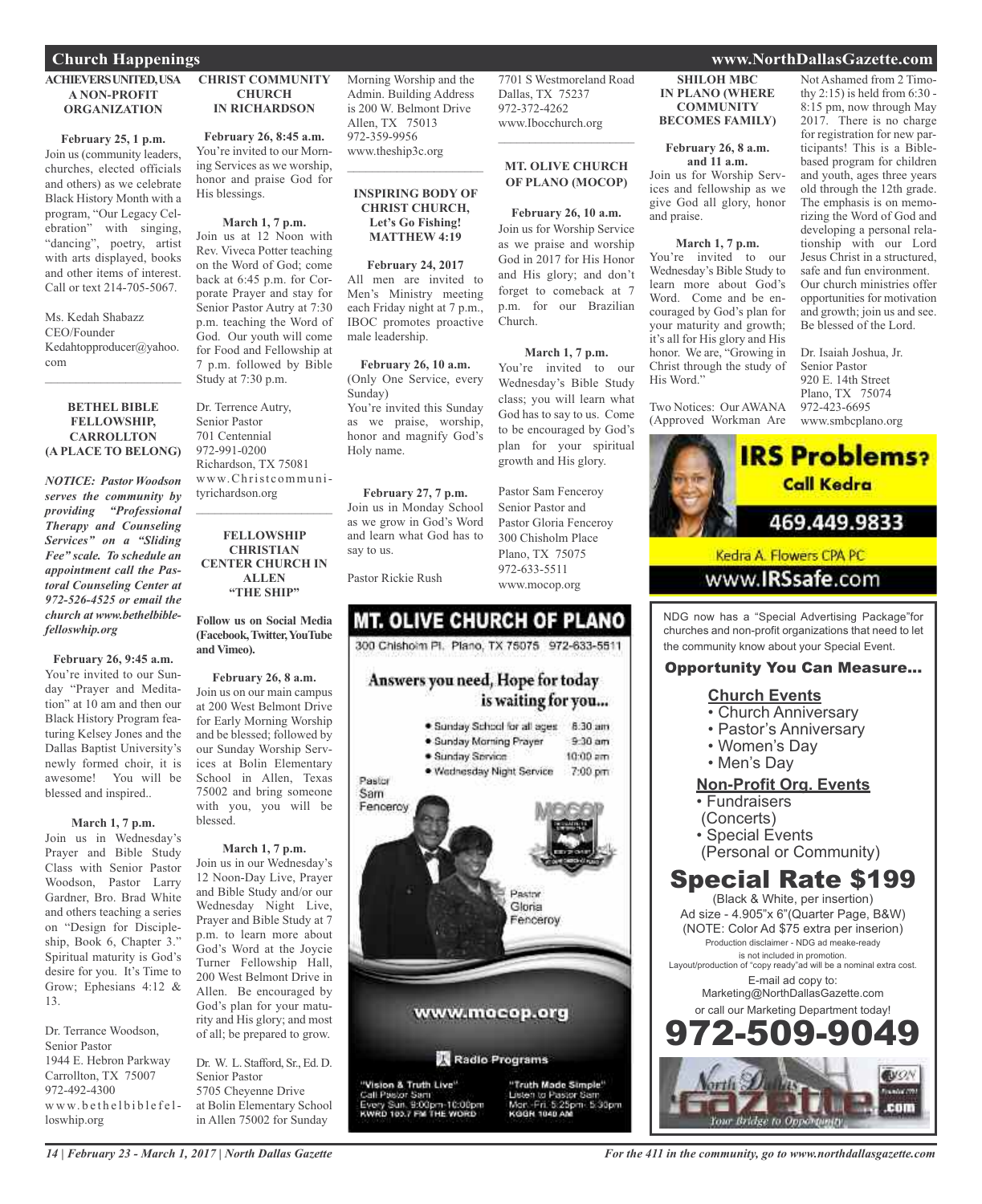#### **www.NorthDallasGazette.com Church Directory**

# **Black History Month: Advances in healthcare**

*itage Stamp Series - February 12, 2015*

**Big** Fellowship Christian<br>图图 Center Church

200 W. Berrort Drive . - Allen, TX 75013 A Kingdom Building Church

> Allen, TX 75013  $700~\text{p}$ m

www.theshlp3c.org

Early Morning Service

200 W. Belanciat Drive Allen, TX 75013 #00 a.m.



*Send email to: businessoffice@ northdallasgazette.com to sign up for Sister Tarpley's weekly electronic newsletter.*

*Note: At the Annual African America Read-In event at the Josey Ranch Library on February 19, 2017 by the PACE organization, young Terrell M. Bennett (age 7) amazed and inspired the audience with his reading and musical ability.*

I thought it would be an honor for Dr. Terrell and Sister Jeannette Bennett (his parents) to feature Mr. Robert R. Taylor at the end of Black History Month 2017.

Young Terrell has been reading since the age of four and his ability to play the drums since the age of three, both taught to him by his father Dr. Terrell Bennett.

Young Terrell selected the biography of Robert R. Taylor to read because he was the first Black man to graduate from the Massachusetts Institute of Technology (MIT) and he paved the way for other Black people to attend, including his father and his mother, Jeannette Bennett.

Robert R. Taylor, a Black architect, was born in 1868 in Wilmington, NC, he came from a middle-class family. His father, Henry, was the son of a white slave owner and a Black mother.

The elder Taylor had been allowed to go into business for himself before the Civil War, building cargo ships for trade routes between the United States and South America through the Caribbean.

He also built many com-

mercial and residential edifices. Young Taylor's early schooling took place at the Williston School and the Gregory Institute, a school for Blacks operated and maintained by the American Missionary Association.

After graduating, he worked in his father's building trade business with his sights on Massachusetts Institute of Technology (MIT).

He was admitted to the regular freshman class on September 23, 1888, although a couple of years older than the average freshman because of his work with his father

Taylor was one of a handful of students from the South. Even the southern whites encountered prejudice but Blacks even more so.

Few Blacks were part of the MIT community in its early years, even though founder, William Barton Rogers, had shown a keen interest in issues relating to race.

Taylor's record at MIT during the four years he attended, 1888-1892, was above the class average; he earned honors in trigonometry, architectural history, differential calculus, and applied mechanics. he never failed a course.

He was twice recommended for the Loring Scholarship, which he held for two consecutive academic years.

Taylor was the first Black person to receive an architecture degree from the Massachusetts Institute of Technology.

After graduation, he married Nellie C. Taylor and worked as an architect and educator at Tuskegee Institute nearly until the end of



his career.

Taylor designed most buildings at Tuskegee built before 1932, including the original Chapel and the library, between the years 1899-1902.

For a short period, he was employed by a Cleveland architectural firm. Some believe he had disagreements at Tuskegee with the dictatorial style of Booker T.

Washington.

Though he could have been better employed elsewhere, he retired from Tuskegee in 1935.

Throughout his life, Taylor retained a deep respect for MIT. In 1942, he wrote to the secretary of his MIT class indicating that he had just been released from treatment for an unspecified illness at the Mayo Clinic in

Rochester, MN.

"Thanks to a kind Providence and skillful physicians," he said, "I am much better now." Taylor lived his life as one of faith to his race.

Taylor collapsed and died on December 13, 1942 while attending services in the Tuskegee chapel that he had designed and considered his outstanding achievement as an architect.





*For the 411 in the community, go to www.northdallasgazette.com*